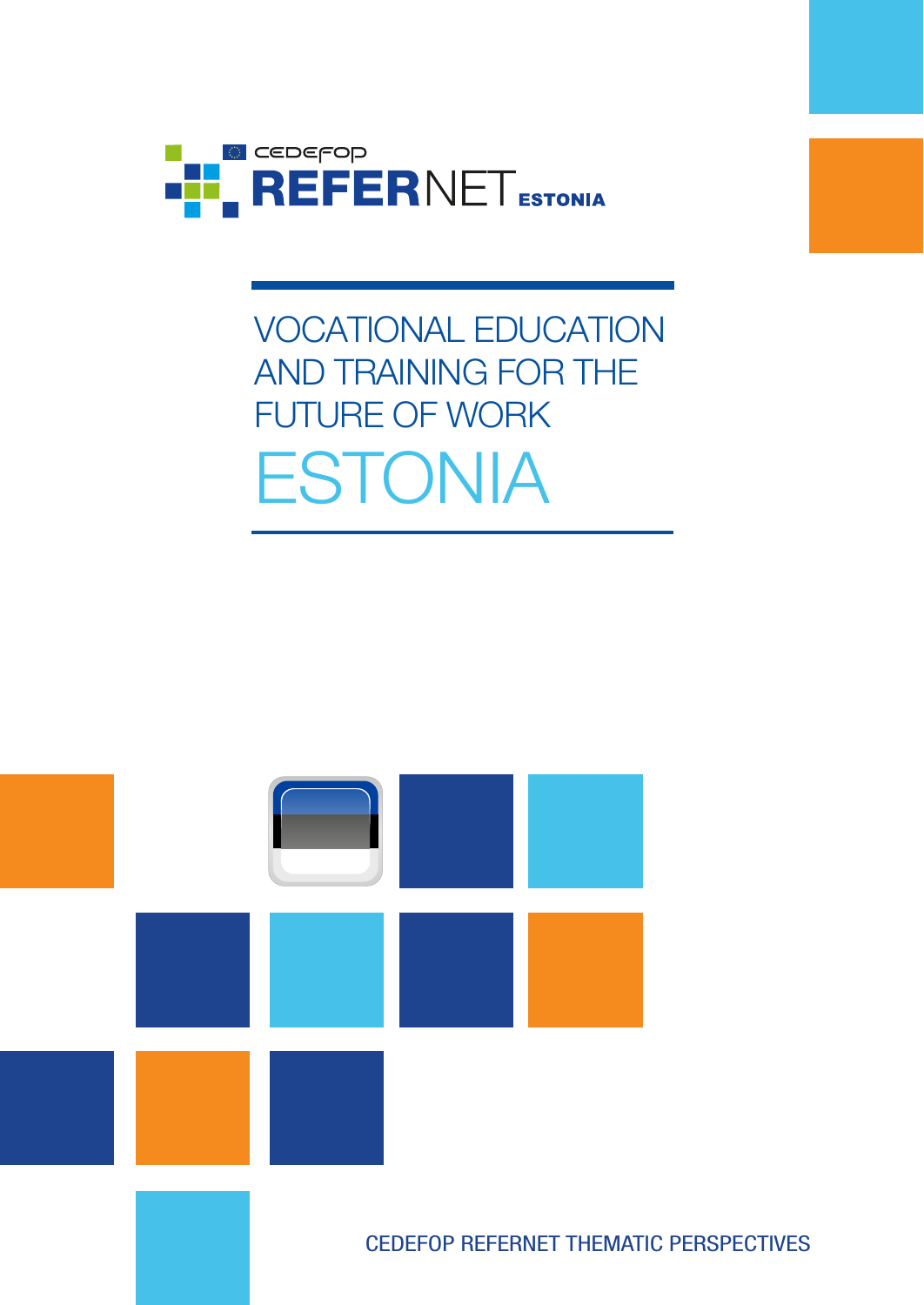# **Vocational education and training for the future of work: Estonia**

Policy strategies and initiatives to prepare vocational education and training (VET) systems for digitalisation and future of work technologies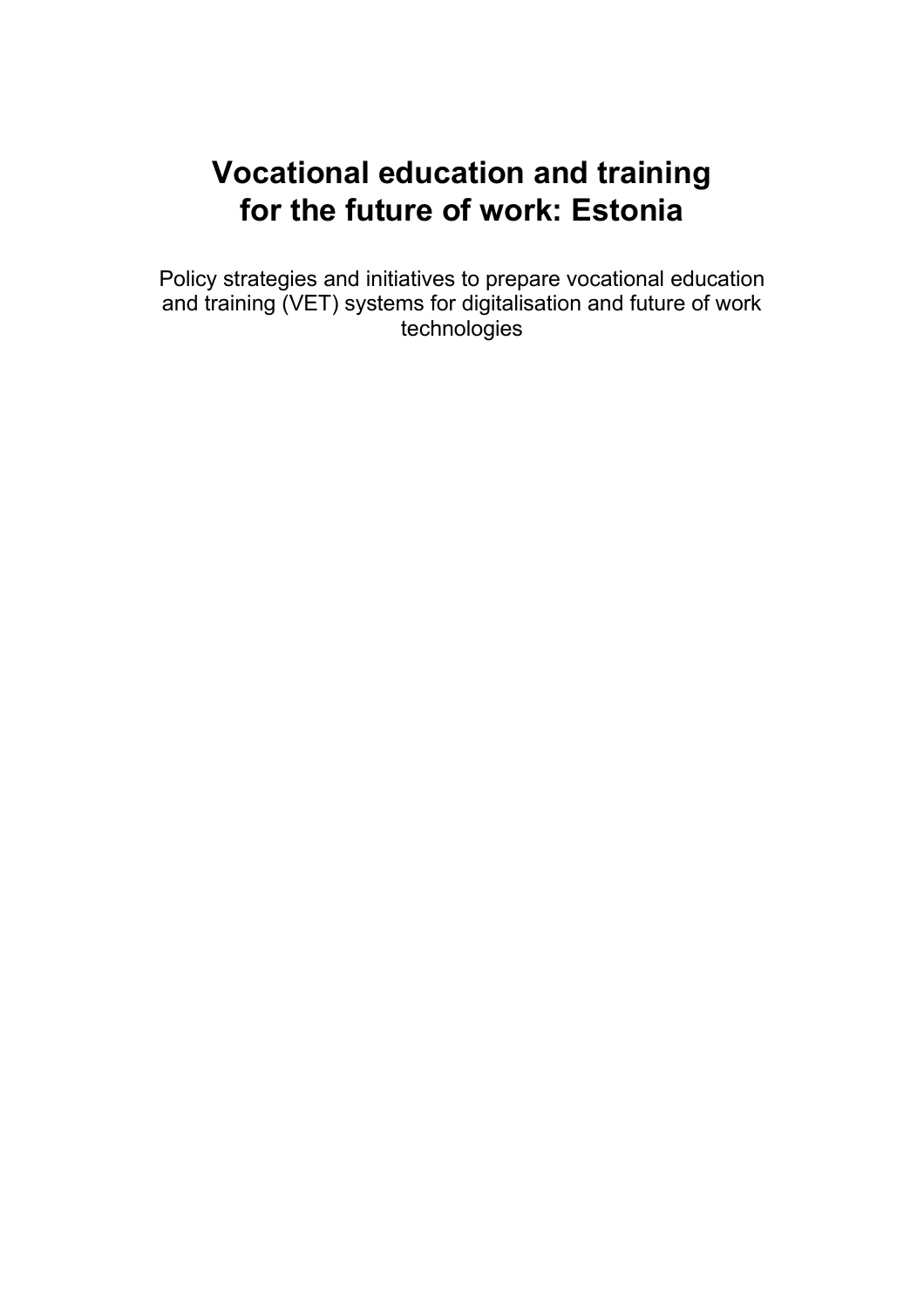

REPUBLIC OF ESTONIA **MINISTRY OF EDUCATION AND RESEARCH** 

Please cite this publication as: Ruul, K. and Kukk, I. (2020). *Vocational education and training for the future of work: Estonia*. Cedefop ReferNet thematic perspectives series. http://libserver.cedefop.europa.eu/vetelib/2020/vocational\_education\_training\_future\_wor k Estonia Cedefop ReferNet.pdf

Authors: Karin Ruul and Inga Kukk

Contributor: Külli All

Reviewed by Cedefop

© Copyright: Estonian Ministry of Education and Research (Cedefop ReferNet Estonia), 2020

Reproduction is authorised, provided the source is acknowledged.

The thematic perspectives series complements the general information on vocational education and training (VET) systems provided in ['VET in Europe database'.](https://www.cedefop.europa.eu/en/tools/vet-in-europe/systems/slovenia) The themes presented in the series feature high on the European agenda.

Thematic perspectives provide national overviews of specific themes in a common format and offer comparative dimension across the EU Member States, Iceland, Norway and the United Kingdom. They are available at:

[http://www.cedefop.europa.eu/en/events-and-projects/networks/refernet/thematic](http://www.cedefop.europa.eu/en/events-and-projects/networks/refernet/thematic-perspectives)[perspectives](http://www.cedefop.europa.eu/en/events-and-projects/networks/refernet/thematic-perspectives)

This thematic perspective was prepared based on data/information from 2019. The opinions expressed here do not necessarily reflect those of Cedefop. Thematic perspectives are co-financed by the European Union and ReferNet national partners.

ReferNet is a network of institutions across Europe representing the 27 Member States, plus Iceland, Norway and the United Kingdom. The network provides Cedefop with information and analysis on national vocational education and training (VET). ReferNet also disseminates information on European VET and Cedefop's work to stakeholders in the EU Member States, Iceland, Norway and the United Kingdom.

<http://www.cedefop.europa.eu/en/events-and-projects/networks/refernet>





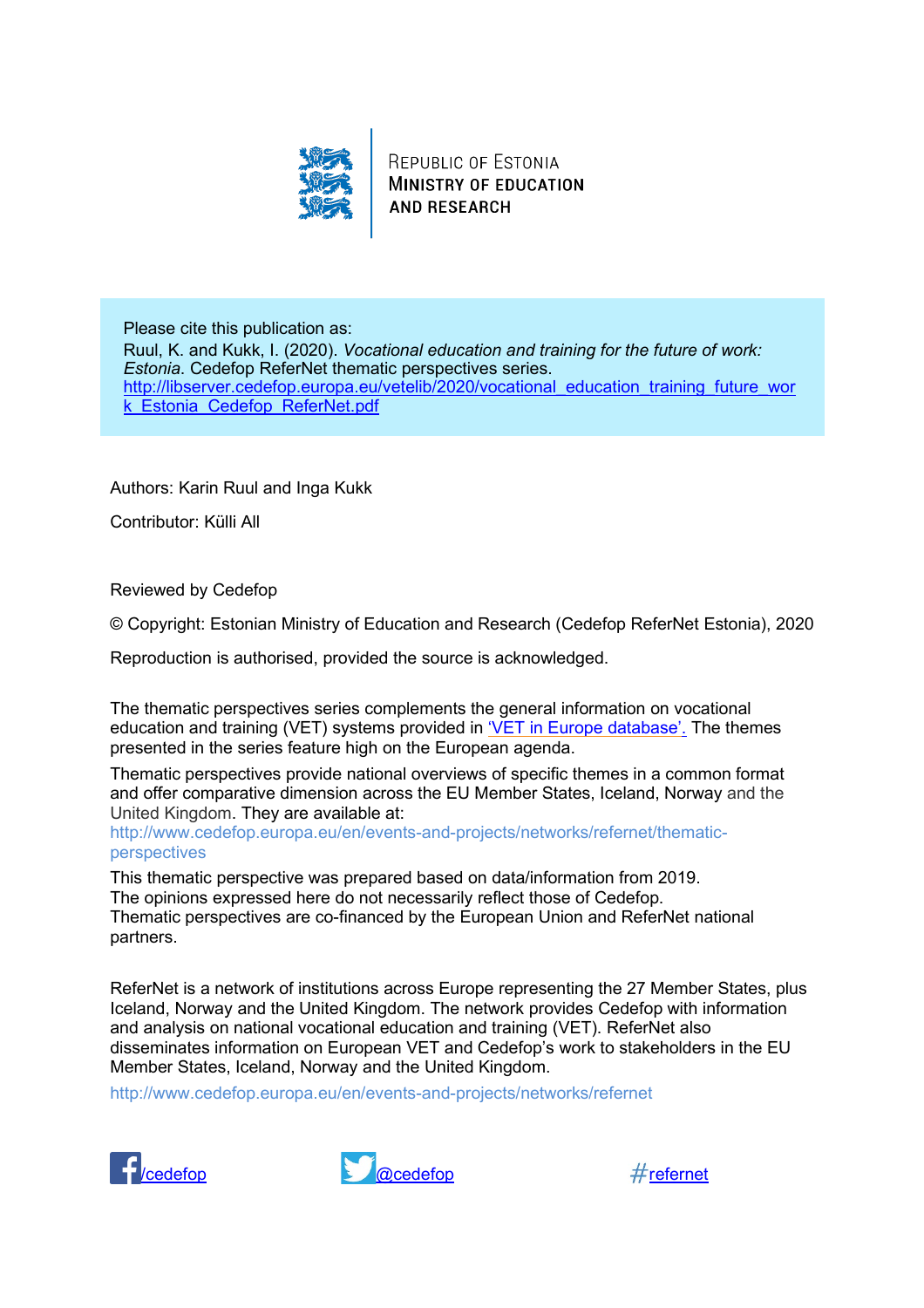# Table of contents

| Chapter 1.         |                                                                    |
|--------------------|--------------------------------------------------------------------|
| Chapter 2.<br>2.1. |                                                                    |
| 2.2.               |                                                                    |
| 2.3.               |                                                                    |
| Chapter 3.<br>3.1. |                                                                    |
| 3.1.1.             | Incorporating a digital culture into the learning process  10      |
| 3.1.2.             | Creating the conditions for incorporating digital culture into the |
| 3.2.               |                                                                    |
| 3.3.               | Digital learning resources in general and vocational education  15 |
| 3.4.<br>Klass +    | Supporting shared use of modern and innovative learning resources: |
| Chapter 4.         |                                                                    |
| Chapter 5.         |                                                                    |
|                    |                                                                    |
|                    |                                                                    |
|                    |                                                                    |
|                    |                                                                    |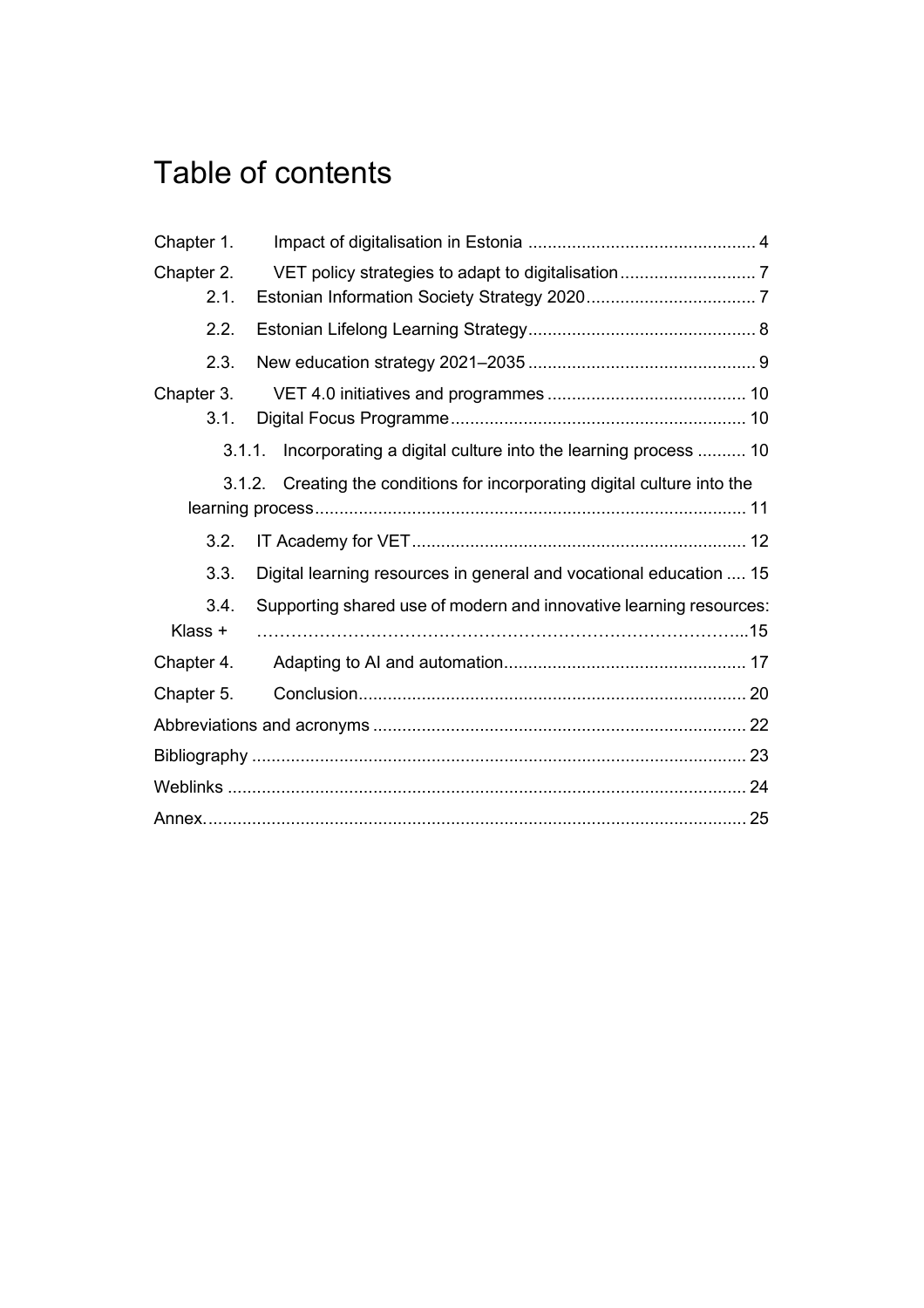### <span id="page-4-0"></span>CHAPTER 1. Impact of digitalisation in Estonia

Estonia started building the information society about two decades ago, before the people had the internet or digital devices and no digital data were being collected about citizens. Today, 98% of Estonians have a national ID-card and 99% of public services are online with 24/7 access. Estonia has been a pioneer of eGovernance for over 20 years now and has one of the most efficient public sectors per capita globally, mainly due to the availability, accessibility and use of public e-services ( $^{\text{\tiny{\text{1}}}}$  $^{\text{\tiny{\text{1}}}}$  $^{\text{\tiny{\text{1}}}}$ ).

In the *European Commission Digital Economy and Society Index* (DESI) 2019, Estonia ranks 8<sup>th</sup> out of the 28 EU Member States. Estonia continues to perform well in the Digital Public Services dimension and the Human Capital dimension, and has particularly improved in terms of Human Capital, scoring well above the EU average. In previous years, Estonia has scored low in the Integration of Digital Technology, but DESI 2019 indicates improvement in this dimension. The Use of Internet Services remains consistently high in Estonia. Overall, DESI 2019 is showing high performance levels for Estonia across the majority of dimensions, alongside significant improvement in others. The key challenge in the Estonian economy is the Digitalisation of Companies. Due to the structure of the Estonian economy (i.e. more than 130,000 economically-active enterprises, of which only a little more than 180 are large enterprises; a relatively small share of industries with high added value and productivity), companies are still not fully exploiting the opportunities offered by digital technology ( $^{2}$  $^{2}$  $^{2}$ ).

According to the *International Civil Service Effectiveness (InCiSE) Index*, Estonia is at the top position for digital services, including strong IT policies and investments in IT infrastructure  $(3)$  $(3)$  $(3)$ .

The above is confirmed and further explained by Estonia´s lower position in the *IMD World Digital Competitiveness Ranking*, which measures the capacity and readiness of 63 economies to adopt and explore digital technologies as a key driver for economic transformation in business, government and wider society. Estonia ranks  $29<sup>th</sup>$  among the 63 countries, scoring high in training and education, technological capital and framework, IT integration and adaptive attitudes – and lower in talent policy, scientific concentration, regulatory framework and business agility.[4](#page-4-4)

<span id="page-4-1"></span><sup>(1)</sup> https://e-estonia.com/

<span id="page-4-2"></span><sup>(2)</sup> <https://ec.europa.eu/digital-single-market/en/desi>

<span id="page-4-3"></span><sup>(3)</sup> [https://www.bsg.ox.ac.uk/sites/default/files/2019-](https://www.bsg.ox.ac.uk/sites/default/files/2019-04/InCiSE%202019%20Results%20Report.pdf) [04/InCiSE%202019%20Results%20Report.pdf](https://www.bsg.ox.ac.uk/sites/default/files/2019-04/InCiSE%202019%20Results%20Report.pdf)

<span id="page-4-4"></span><sup>(4)</sup> [https://www.imd.org/wcc/world-competitiveness-center-rankings/world-digital](https://www.imd.org/wcc/world-competitiveness-center-rankings/world-digital-competitiveness-rankings-2019/)[competitiveness-rankings-2019/](https://www.imd.org/wcc/world-competitiveness-center-rankings/world-digital-competitiveness-rankings-2019/)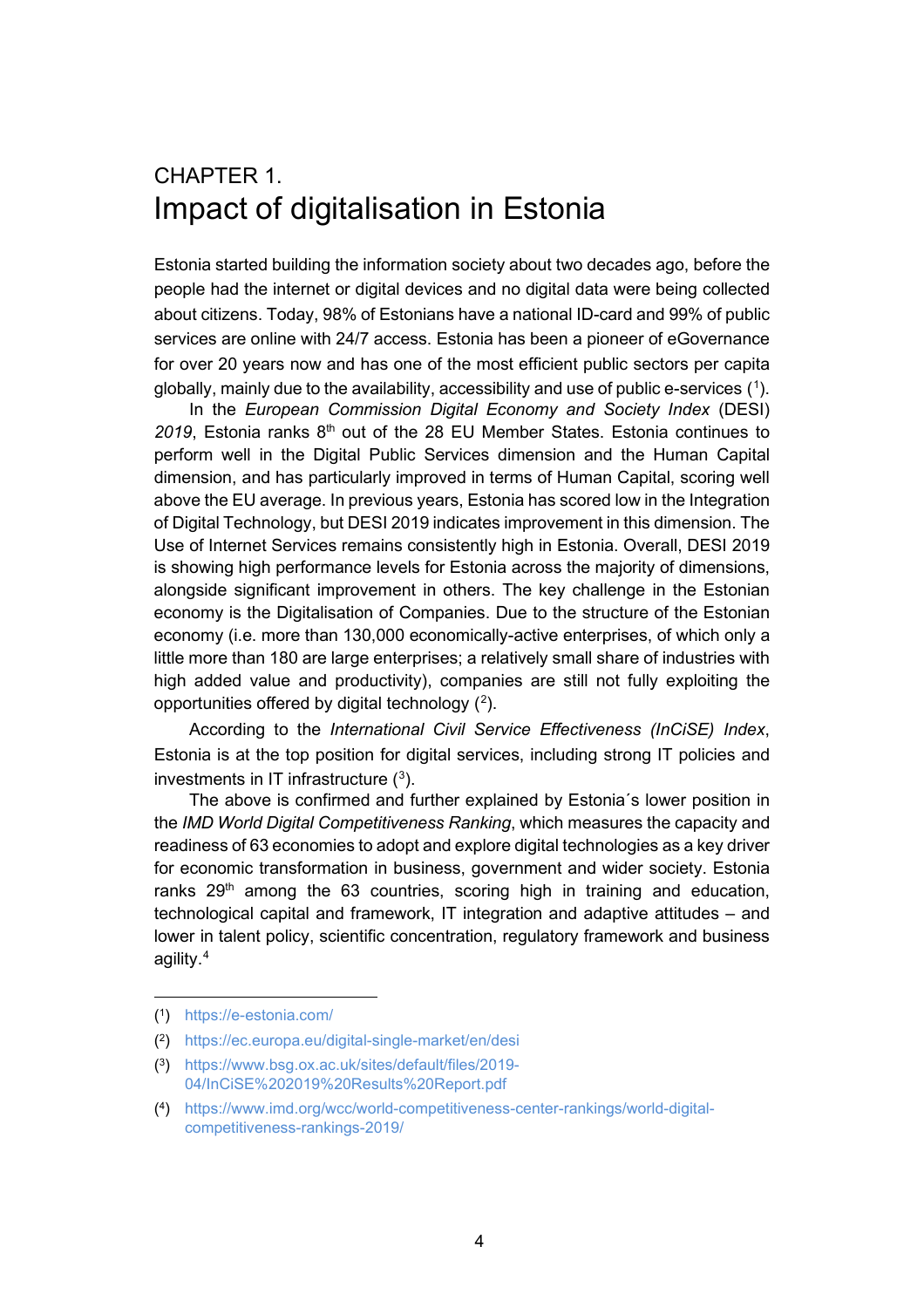Regarding the impact of digitalisation and AI/automation on the Estonian labour market, the estimates differ, and the realisation of possible future scenarios will largely depend on the success of the measures that are being or will be implemented in the interaction of education and research, employment, and economic and digital policy.

According to the Future of Work Report by McKinsey&Co, Estonia is one of the nine Northern European countries that are among the world's most advanced digital economies. Successful digitalisation could create 30,000 new jobs in Estonia (incl. 9% more digital jobs and 24% more jobs in the service sector). Productivity growth will also increase Estonia's international competitiveness, bringing jobs with higher wages and higher levels of self-fulfilment. Nondigitalisation of jobs, on the other hand, threatens to reduce competitiveness, bring along job losses, economic stagnation and 3.4% decrease of Estonia's GDP per capita by 2030. In the framework of the positive scenario, digitalisation does not mean job losses, but rather the creation of new jobs ( $5$ ).

For Estonia to achieve the same high-tech/low-tech ratio in economic structure as Finland by 2025, Estonia's high-tech or knowledge-intensive industry and service sector would need about 30,000 new employees as well as ca 30,000 jobs. At the same time, in the low-tech manufacturing industry there would be over 21,500 jobs and a surplus of workers ( $^6$  $^6$ ).

Based on an Estonian labour market forecast, in 2026 the number of employees will be about the same as in 2017, but there will be an increase in occupations related to ICT, health care and social services, and the number of employees will drop in the fields of public administration, retail trade, agriculture, apparel, the textile and leather industry, and storage and transportation ( $^7$  $^7$ ).

Regardless of the scenario, it is acknowledged that in order for the country to benefit from digitalisation, there is a need to promote ICT careers and studies, raise the quality of higher education in the field, and step up retraining and continuous training of workers with lower levels of qualification, especially for digital skills.

Since 2017, the Estonian Unemployment Fund has provided services aimed at the prevention of unemployment. These services are targeted to employees who need support in changing jobs or maintaining employment due to a lack of skills or skills obsolescence, as well as to employers to support them in finding and training

<span id="page-5-0"></span><sup>(</sup><sup>5</sup>) [https://www.mckinsey.com/featured-insights/europe/shaping-the-future-of-work-in](https://www.mckinsey.com/featured-insights/europe/shaping-the-future-of-work-in-europes-nine-digital-front-runner-countries)[europes-nine-digital-front-runner-countries](https://www.mckinsey.com/featured-insights/europe/shaping-the-future-of-work-in-europes-nine-digital-front-runner-countries)

<span id="page-5-1"></span><sup>(6)</sup> <https://oska.kutsekoda.ee/wp-content/uploads/2016/04/Tulevikutrendid-1.pdf>

<span id="page-5-2"></span><sup>(7)</sup> [https://oska.kutsekoda.ee/wp-content/uploads/2019/06/Estonian-Labour-Market-](https://oska.kutsekoda.ee/wp-content/uploads/2019/06/Estonian-Labour-Market-Today-and-Tomorrow-2018.pdf)[Today-and-Tomorrow-2018.pdf](https://oska.kutsekoda.ee/wp-content/uploads/2019/06/Estonian-Labour-Market-Today-and-Tomorrow-2018.pdf)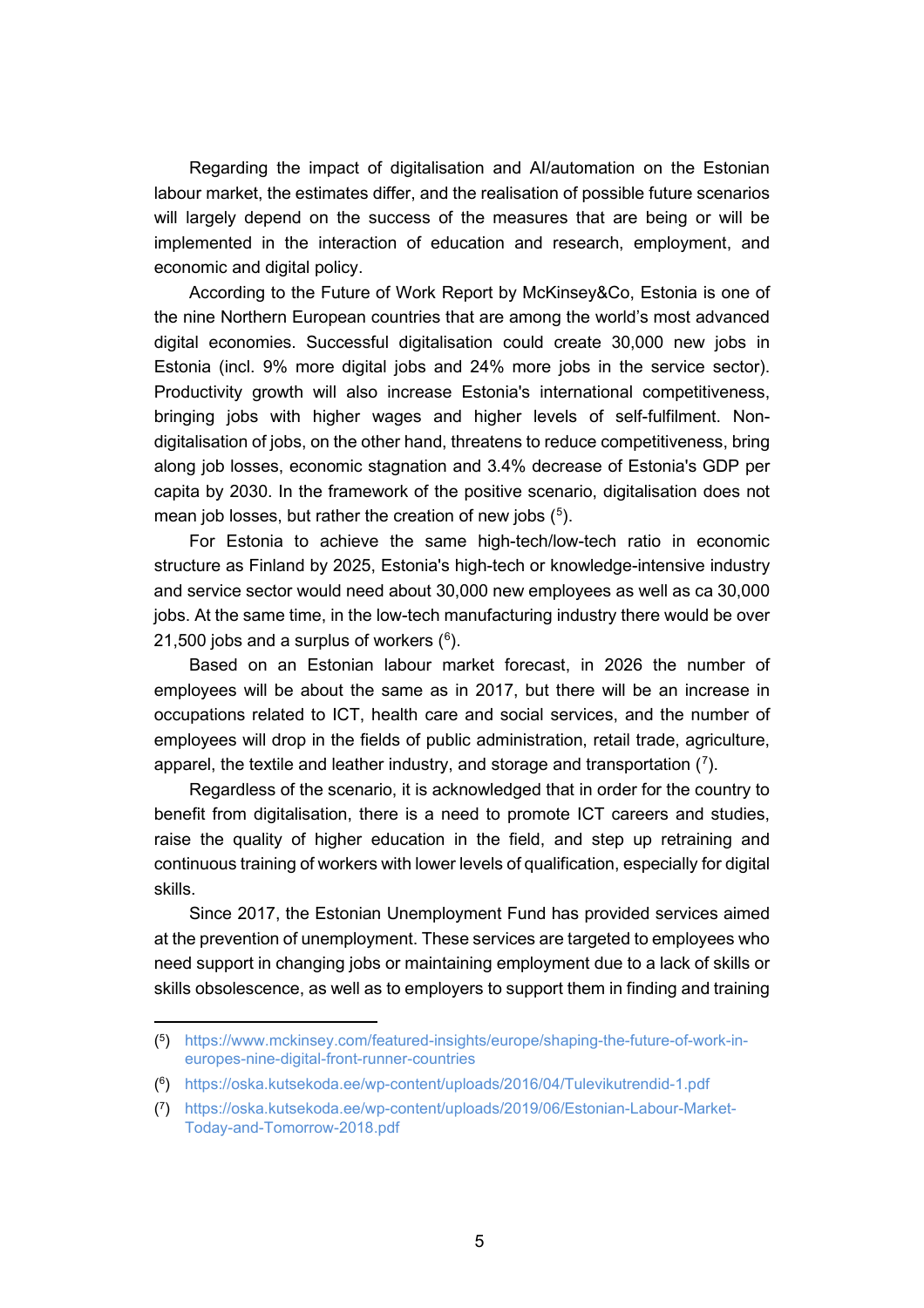suitably skilled workforce and restructuring their companies. The new services mainly focus on preparing workers for professions that, according to the labour market monitoring and future skills forecasting system OSKA survey, will be of growing importance in the coming years and which already lacks skilled workers.

In conclusion, Estonia is at the forefront of digitalising the public sector and developing e-services. The situation is more complex in the private sector. The effects of digitalisation and automation have not yet taken effect, as these developments are hampered by relatively low wages and the structure and small size of the Estonian economy. In sectors where workers, based on the global experience, could be at greater risk of becoming unemployed due to automation (care services, trade), there is as yet no pressure to automate services due to relatively low wages. The arrival of innovations involving entire economic sectors (e.g. self-driving cars in transportation) in Estonia are delayed by our small economy and peripheral location. Micro and small business employers lack the resources and capacity to develop the skills of their employees.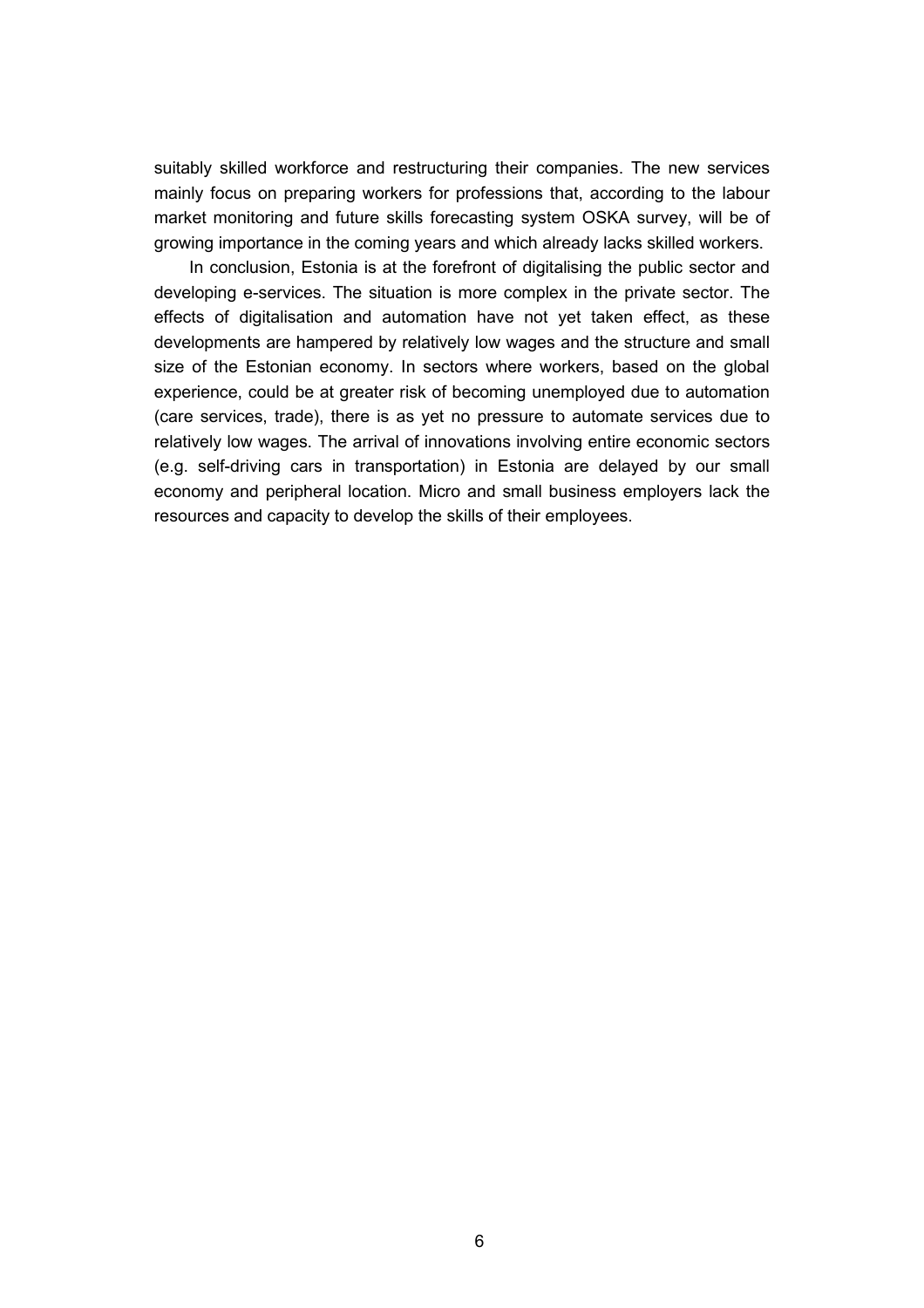# <span id="page-7-0"></span>CHAPTER 2. VET policy strategies to adapt to digitalisation

Vocational education and training forms an integral part of the Estonian education system and is being developed in conjunction with the other levels and types of education. The following overarching policy strategies address, inter alia, the adaptation of VET to digitalisation:

- **The Estonian Information Society Strategy** (in force until 2020) sets up conditions and an overall framework in terms of legislation and infrastructure, and in two measures also addresses the issue of increasing digital literacy and development of higher ICT skills;
- **The Estonian Lifelong Learning Strategy** (in force until 2020) provides more specific directions regarding the development of VET and digital skills, and establishes the necessary preconditions in terms of educational infrastructure and the competency of educators to prepare learners for digitalisation;
- **The new education strategy 2021‒2035** (in process, and will enter into force in 2021);

### <span id="page-7-1"></span>2.1. Estonian Information Society Strategy 2020

*The Estonian Information Society Strategy* (or the *Digital Agenda 2020 for Estonia)* aims to increase economic competitiveness, the well-being of people and the efficiency of public administration by creating an environment that facilitates the use of ICT and the development of smart solutions in Estonia. The agenda is under the jurisdiction of The Ministry of Economic Affairs and Communications and focuses on the development of infrastructure (completion of the next generation broadband network available to the majority of the population), public e-services (updating ICT solutions, cross-border expansion and wider use among citizens), data policy (privacy issues), the public sector´s capacity to apply data analytics, and enhancing the competitiveness of the ICT sector (doubling the number of people employed in the ICT sector by promoting careers and studies and raising the quality of IT education) ( $^8$  $^8$ ).

The vision is that in Estonia, the possibilities of information and communications technology (ICT) are used to the full extent in cooperation with the public, private and third sectors ( $9$ ).

<span id="page-7-2"></span><sup>(8)</sup> [https://www.mkm.ee/sites/default/files/digital\\_agenda\\_2020\\_estonia\\_engf.pdf](https://www.mkm.ee/sites/default/files/digital_agenda_2020_estonia_engf.pdf)

<span id="page-7-3"></span><sup>(9)</sup> <https://oska.kutsekoda.ee/wp-content/uploads/2016/04/Tulevikutrendid-1.pdf>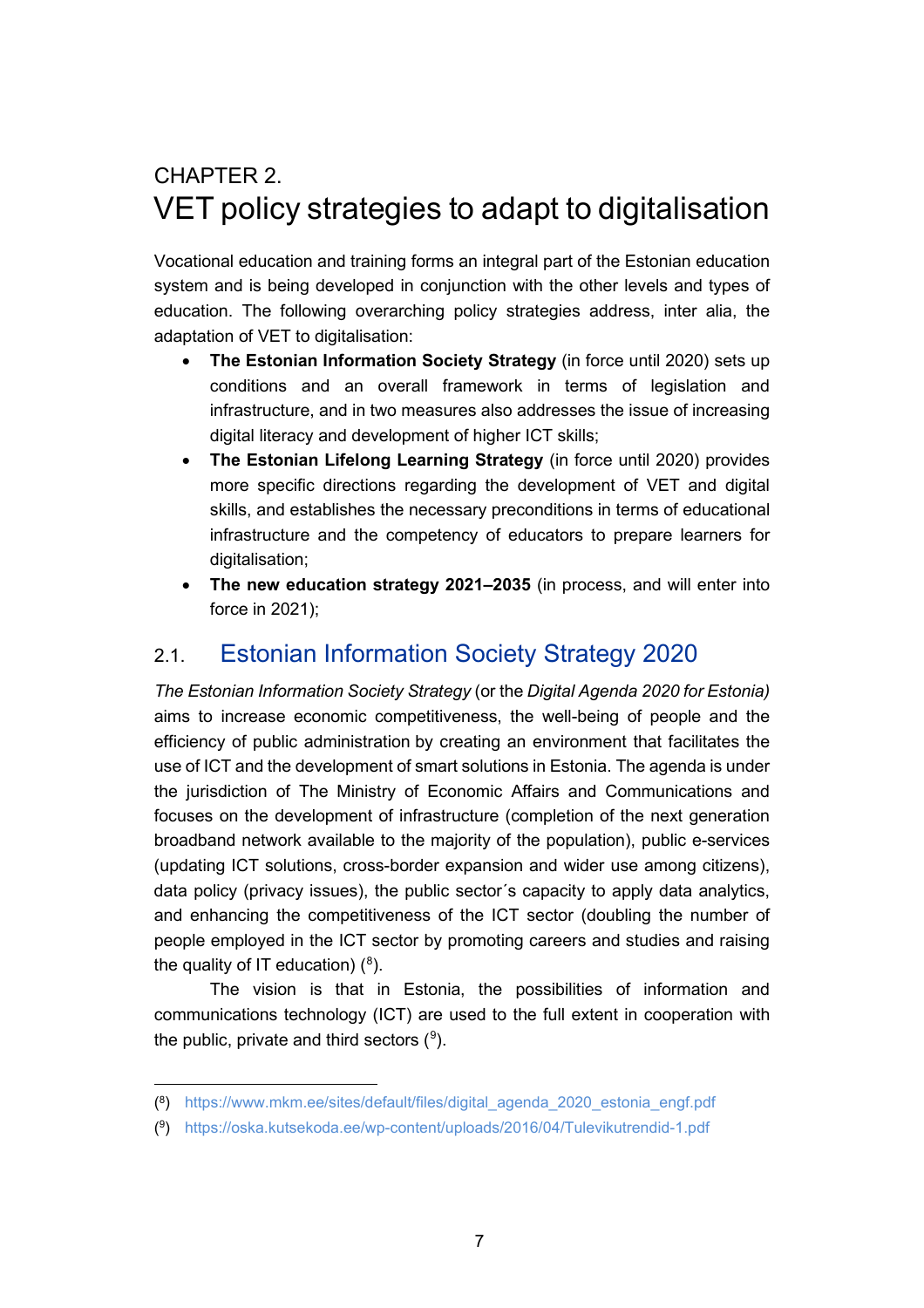The measure on increasing digital literacy for improving personal wellbeing involves actions such as ICT training projects both in formal and informal education, curricula development and promoting the use of ICT in academic and specialty studies.

The measure on the development of higher ICT skills involves actions to create more higher value-adding jobs, including professional development or retraining of people with low or obsolete qualifications; increasing the share of ICT professionals in the total employment spectrum by supporting and promoting ICT studies; supporting acquisition of higher ICT skills within other VET and HE study programmes beyond the ICT field and in other sectors of the economy, in particular in the fields of smart specialisation.

### <span id="page-8-0"></span>2.2. Estonian Lifelong Learning Strategy

*The Estonian Lifelong Learning Strategy* (<sup>10</sup>) (LLS) forms the basis on which the government makes its decisions for educational funding over the years 2014-2020 and for the development of programmes supporting the achievement of necessary changes. The goals and measures of LLS are concordant with the national reform programme *Estonia 2020* ([11](#page-8-2)), with the Estonian national strategy for sustainable development, *Sustainable Estonia 21*, and with the fulfilment of the educationrelated goals of the *National Security Concept of the Republic of Estonia*. The strategy has five strategic goals:

- (1) change in the approach to learning;
- (2) competent and motivated teachers and school leadership;
- (3) concordance of lifelong learning opportunities with the needs of the labour market;
- (4) a digital focus in lifelong learning;
- (5) equal opportunities and increased participation in lifelong learning.

In the context of vocational education, the following measures address key aspects of digitalisation:

(a) incorporating digital culture into the learning process at all levels of education and in all curricula. This includes the introduction of new directions in pedagogy and the organisation of education that are inspired by technological

<span id="page-8-1"></span><sup>(10)</sup> [https://www.hm.ee/sites/default/files/estonian\\_lifelong\\_strategy.pdf](https://www.hm.ee/sites/default/files/estonian_lifelong_strategy.pdf)

<span id="page-8-2"></span><sup>(11)</sup> [https://www.riigikantselei.ee/en/supporting-government/national-reform-programme](https://www.riigikantselei.ee/en/supporting-government/national-reform-programme-estonia-2020)[estonia-2020](https://www.riigikantselei.ee/en/supporting-government/national-reform-programme-estonia-2020)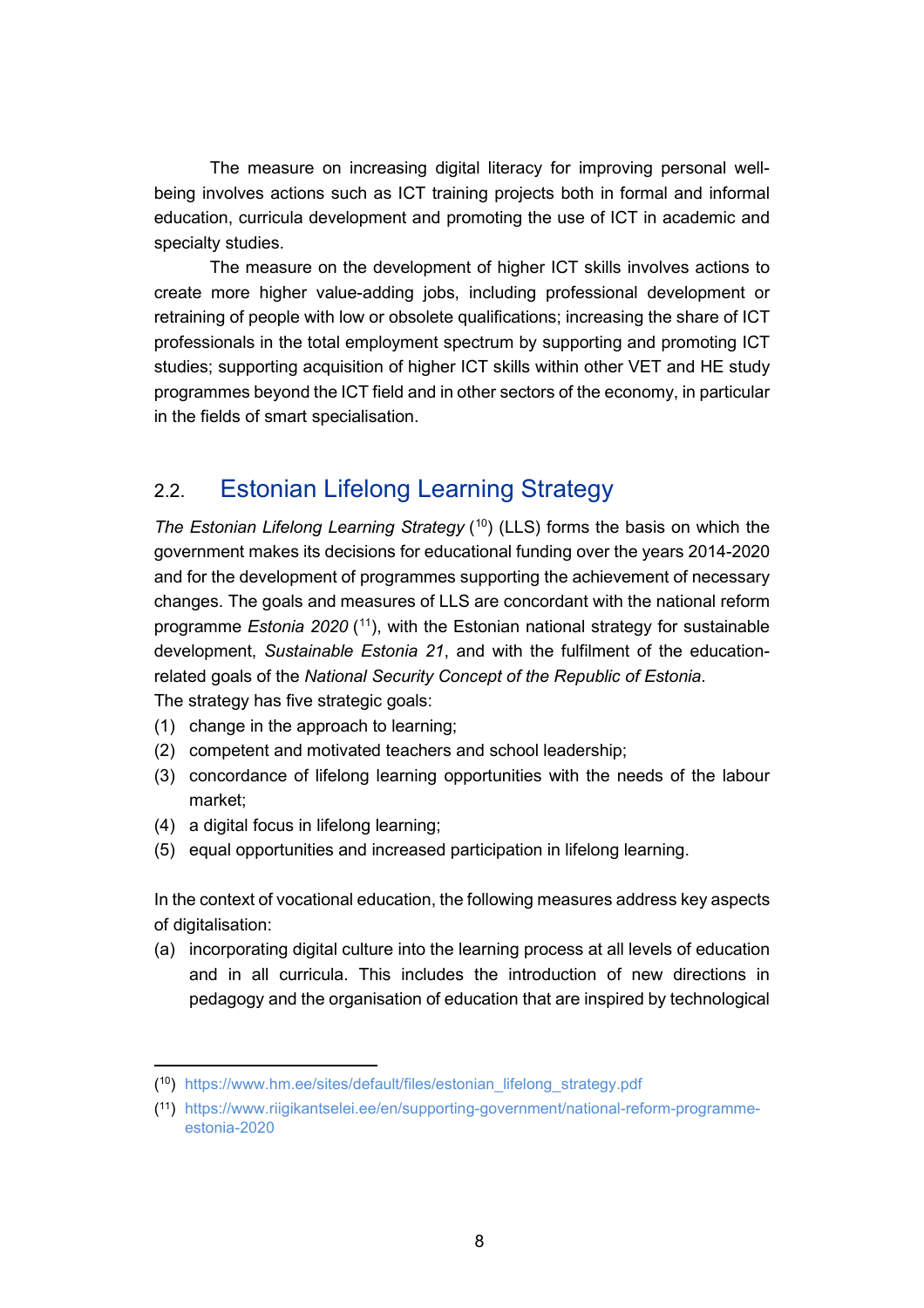innovation, as well as supporting school leadership, teachers, and learners in using educational technology;

- (b) ensuring the availability of digital learning resources to support the objectives and the achievement of the study results outlined in the curricula of VET institutions, including e-textbooks, interactive exercises, open educational resources, teachers' guides, and web-based assessment tools;
- (c) providing learners access to a modern digital infrastructure that supports learning, including schools' digital infrastructure and personal digital devices for their studies, which will make the interoperable information systems and services of the State, the local governments, and the schools accessible to all learners;
- (d) creating and implementing assessment models for digital competence (for teachers, students, school leaders, adult learners), including the establishment of a grading system for the recognition of achievement.

### <span id="page-9-0"></span>2.3. New education strategy 2021-2035

The above-mentioned strategies will be valid until 2020 and the majority of the activities in their scope are already in the pipeline. The Ministry of Education and Research, together with partners from education and the labour market sectors, are in the process of developing a new *Education Development Plan for 2021- 2035*, which, for the first time, articulates the challenges and potential courses of action directly related to digitalisation.

The strategy is still under development, but it is clear already that it will have a strong focus on the continuous development and updating of skills in lifelong learning and the matching of skills to labour market requirements. In the draft strategy, attention is paid to the ongoing technological developments in the field of artificial intelligence, digitalisation and automation and their impact on teaching, learning and the world of labour. As a part of developing the career services system and helping the learners to analyse their knowledge and skills, digitisation of the educational path of each learner (digital documentation of education history) is planned. Flexible learning paths supported by learning analytics and AI have been mentioned in the vision documents underlying the strategy development. Specific measures to adapt VET to technological challenges and labour market developments will be developed in the coming years.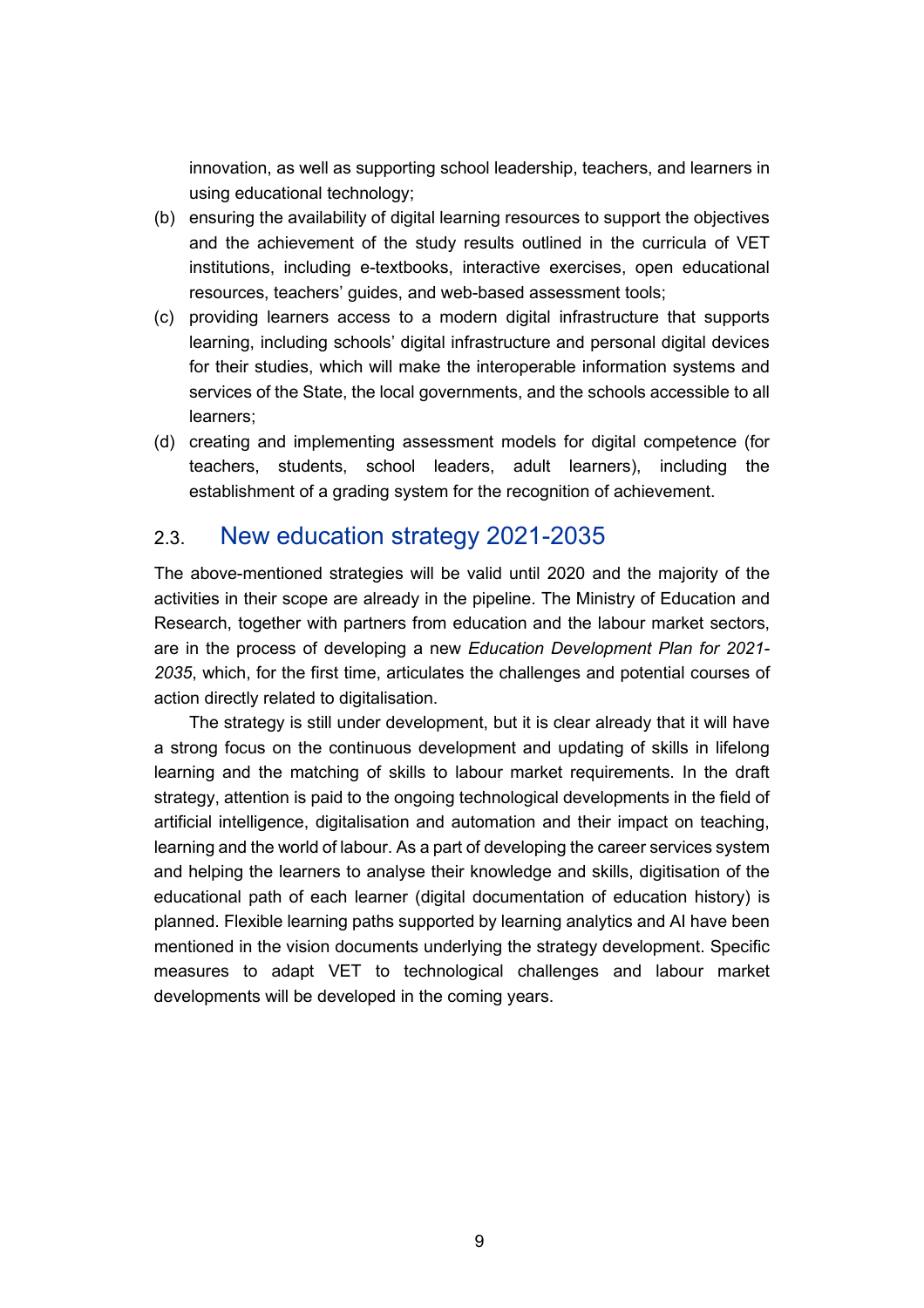## <span id="page-10-0"></span>CHAPTER 3. VET 4.0 initiatives and programmes

Implementation programmes have been developed to support the achievement of the *Estonian Lifelong Learning Strategy* objectives. Digitalisation in VET is addressed in the *Digital Focus Programme*. The programme is funded from the Estonian state budget, which is supplemented by resources from the EU Social Fund and Regional Development Fund.

### <span id="page-10-1"></span>3.1. Digital Focus Programme

The Ministry of Education and Research (MoER)  $(12)$  $(12)$  $(12)$ , in cooperation with its partners, implemented the *Digital Focus Programme 2016-2018* and is currently implementing its continuation for 2019-2022  $(13)$  $(13)$  $(13)$ . Its objective is to devise a comprehensive approach to the development of digital competences and to contribute to the more expedient and effective use of modern digital technology in learning and teaching in all types and levels of education, including VET. The programme involves two measures:

#### <span id="page-10-2"></span>**3.1.1. Incorporating a digital culture into the learning process**

This measure supports strategic goals 1, 4, and 5 of the *LLS*, with the objective of developing the digital competences of learners and teachers. Teachers will be provided with needs-based training in digital skills. In addition, e-tests designed for use in the theoretical part of the occupational qualification certificate examinations will be piloted.

In early 2016, a digital competence model for students was developed to describe the different subskills of digital competence in accordance with the age of the students. The training of teachers to prepare them for supporting the development of students´ digital competences was provided by the Information Technology Foundation for Education (HITSA) (<sup>[14](#page-10-5)</sup>). The training covers the following topics:

- (a) creating digital learning resources;
- (b) students with special educational needs;
- (c) learning processes in the digital age;

<span id="page-10-3"></span><sup>(12)</sup> [https://www.hm.ee/en.](https://www.hm.ee/en) 

<span id="page-10-4"></span><sup>(13)</sup> <https://www.hm.ee/en/activities/digital-focus>

<span id="page-10-5"></span><sup>(14)</sup> <https://www.hitsa.ee/en>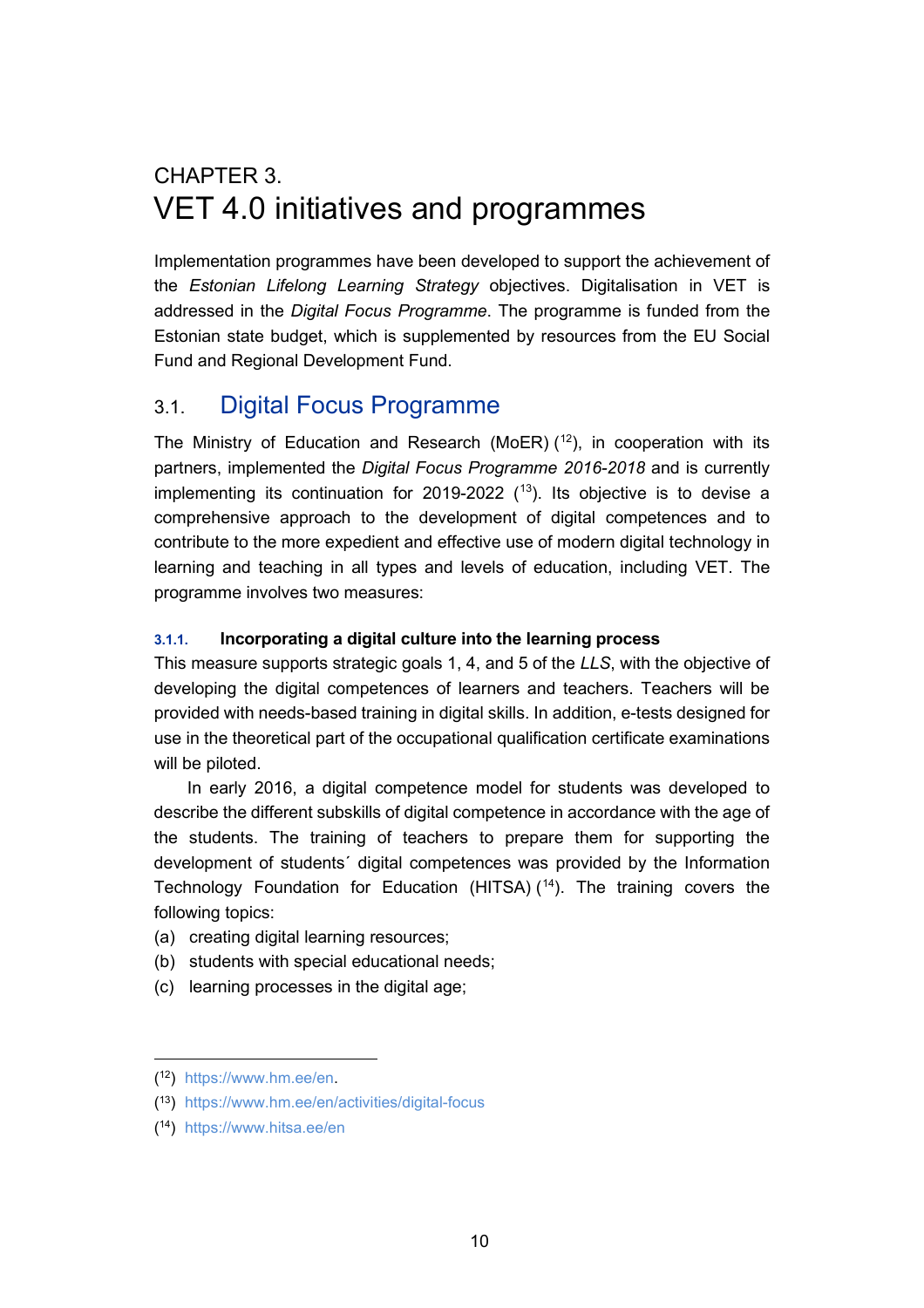- (d) national and international cooperation networks for teachers in the field of digital education;
- (e) technology education;
- (f) safer Internet.

In 2016-18, 3,940 teachers of general and vocational education (over 10% of all teachers) attended digital skills training and webinars. In addition, teachers and schools can apply for support for their digital development activities from the open applications of the European Social Fund. In order to consolidate and implement the skills and knowledge acquired in trainings in daily activities, HITSA, on behalf of MoER, supported the schools in purchasing digital equipment for teachers and computers necessary for e-assessment.

The e-tests designed for occupational qualification certification are developed by the qualification-awarding institutions in cooperation with the Innove Foundation examination centre. In 2017-18, e-examinations were developed and piloted in six areas.

#### <span id="page-11-0"></span>**3.1.2. Creating the conditions for incorporating digital culture into the learning process**

This measure supports Strategic Goal 3 of the *LLS*, with the objective of using high-quality digital learning resources for more effective learning and teaching with maximum consideration for the learner's needs. Modern and innovative digital learning resources and e-services will be introduced in general and vocational education to support individual development, creativity and innovativeness in the learner, the acquisition of the necessary digital competences, as well as supporting the general organisation of education. In Estonia, learning resources have mostly been and are being developed on a commercial basis, led by expert groups and publishers. Minimum substantive and technical requirements have been developed to guarantee their quality. Publicly-funded learning resources must, where possible, be distributed with a free license, allowing users to update and upgrade the learning resources and to ensure their longevity.

In order to achieve the goals of the *Digital Focus Program 2016-2018*, it was necessary to map the current state of digital capability of VET institutions. To this end, the Education Information Technology Foundation HITSA, in collaboration with heads of VET schools and educational technologists, adapted the self-assessment model created for general education schools to monitor and assess the digital maturity of VET institutions. Self-assessment can be completed using an e-assessment instrument called DigiPeegel (Digital Mirror). By 2019, all VET schools have undergone the assessment.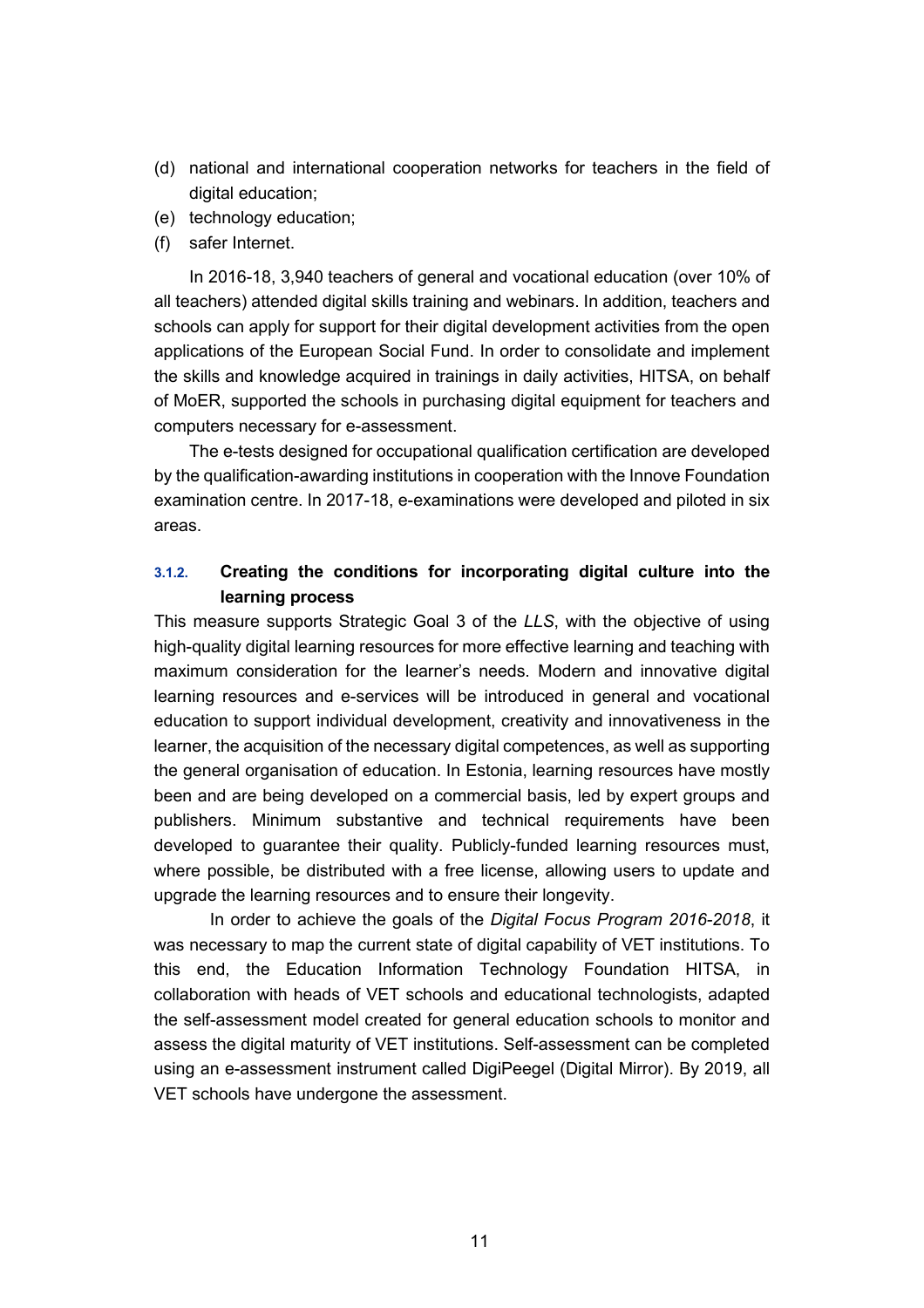In addition, 2016 marked the beginning of the adoption of a support measure, launched by the Ministry of Economic Affairs and Communications, for modernising the network connectivity of schools.

In 2018, by the end of the first programme period, the incorporation of digital culture into education and learning activities was considered complete, but not yet systemised. The activities are continuing during the second programme period, 2019-2022.

### <span id="page-12-0"></span>3.2. IT Academy for VET

The IT Academy for VET is the main measure of the Digital Focus Programme for supporting the conditions necessary for incorporating a digital culture into the teaching and learning processes in VET. The aim of the initiative is to make ITrelated vocational training more responsive to the needs of the labour market. To ensure this, the IT Academy is operationalised in cooperation with the Estonian Association of Information Technology and Telecommunications, higher education institutions offering IT programmes, and businesses. It is supervised by the MoER, and the Ministry of Economic Affairs and Communications.

The Academy contributes to improving the quality of IT education in vocational schools to make IT curricula more attractive to potential students; ensure the quality of the curricula and teaching; and motivate students to continue their studies in applied higher education or undergraduate studies after graduation. The programme helps develop vocational schools into centres of competence through sectoral specialisation to promote and disseminate best practices and thereby raise the level of teaching quality in other schools as well.

The ICT sector in Estonia is constantly growing and, according to the *Vision 2020 for the ICT Sector* strategy of the Estonian Association of Information Technology and Telecommunications (ITL), it is important to double the ICT sector's entire workforce. In order to reach this goal, high-quality education is of key value. Developing curricula in vocational education, applied higher education and undergraduate levels is important, as entrepreneurs report that the teaching in post-primary vocational education is of varying quality, the levels are uneven, and the teaching of IT skills in ICT and adjunct curricula is insufficient to meet the needs of employers. Furthermore, due to their age, the graduates of this level are often lacking in social skills, analytical ability, independence, and in their ability to perceive the broader picture – all necessary for working in ICT.

Therefore, the programme aims to:

(a) increase the number of strong IT specialists who have already specialised in a specific field by the end of basic school;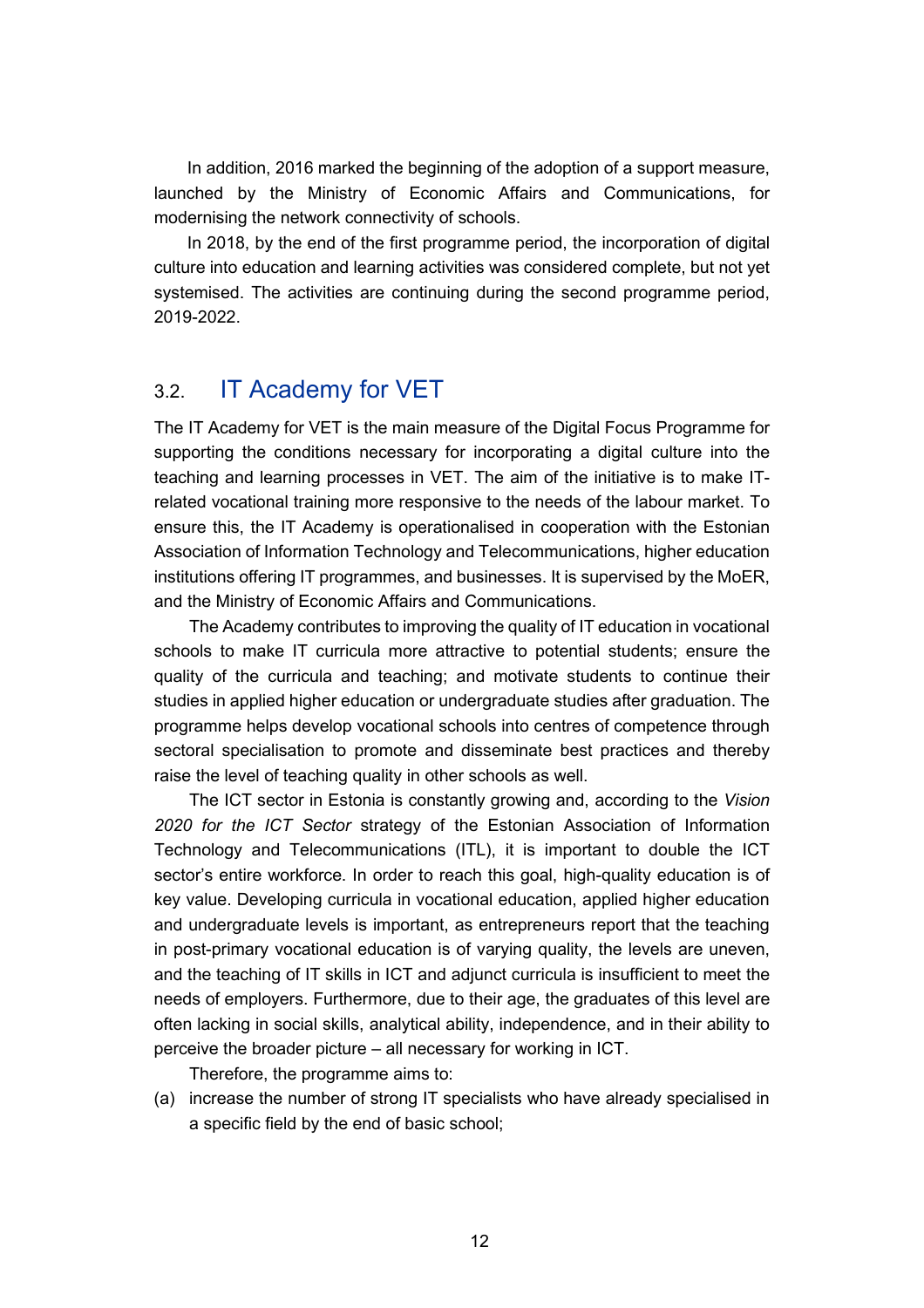- (b) raise and stabilise the quality levels of curricula and teaching and ensure that students are motivated to carry through with their studies to the end;
- (c) create the conditions that encourage graduates to go on studying IT at a higher level of education.

In order to achieve these goals, a four-year curriculum will be created, the first year of which will give the learners an overview of different areas of information technology. After the first year, the students may specialise in one of the two curricula of the ICT curriculum group: *database and network design and administration* or *software and applications development and analysis*. Greater emphasis will be put on preparing graduates for higher education. For this purpose, Estonian, mathematics, and English will be taught to an increasing extent and higher education institutions will be involved via substantive cooperation.

The pilot programme for renewing curricula was launched in the autumn of 2018, and the first three pilot schools were ready to admit student in spring and autumn 2019. The interest in the renewed four-year curriculum was high  $-$  the schools planned to admit 150 students but finally allowed 162 to be enrolled. After the pilot programme, it will be possible to use the experience gained to continue updating the curricula in schools that do not participate in the first phase.

The effect of the pilot programme can principally be measured by the share of graduates going on to study at a higher level of education, with the target being 20% of the total number of alumni.

The programme has three major strands:

#### **1) Developing the competences and motivation of teaching and organisational staff**

The main problematic issues in vocational schools are the current level of teaching (including in general subjects), an aging teaching staff, the level of use of ICT digital technologies, and the quality of coaching in traineeships, etc., which means it is important to turn attention to increasing the competencies of teaching and organising staff. For that purpose, the pilot programme involves:

- (a) developing the competencies of teachers and practitioners involved; training courses and master classes;
- (b) traineeships in businesses for teachers;
- (c) visits abroad for school teams and teachers and exchanging international experience;
- (d) training the next generation of teachers.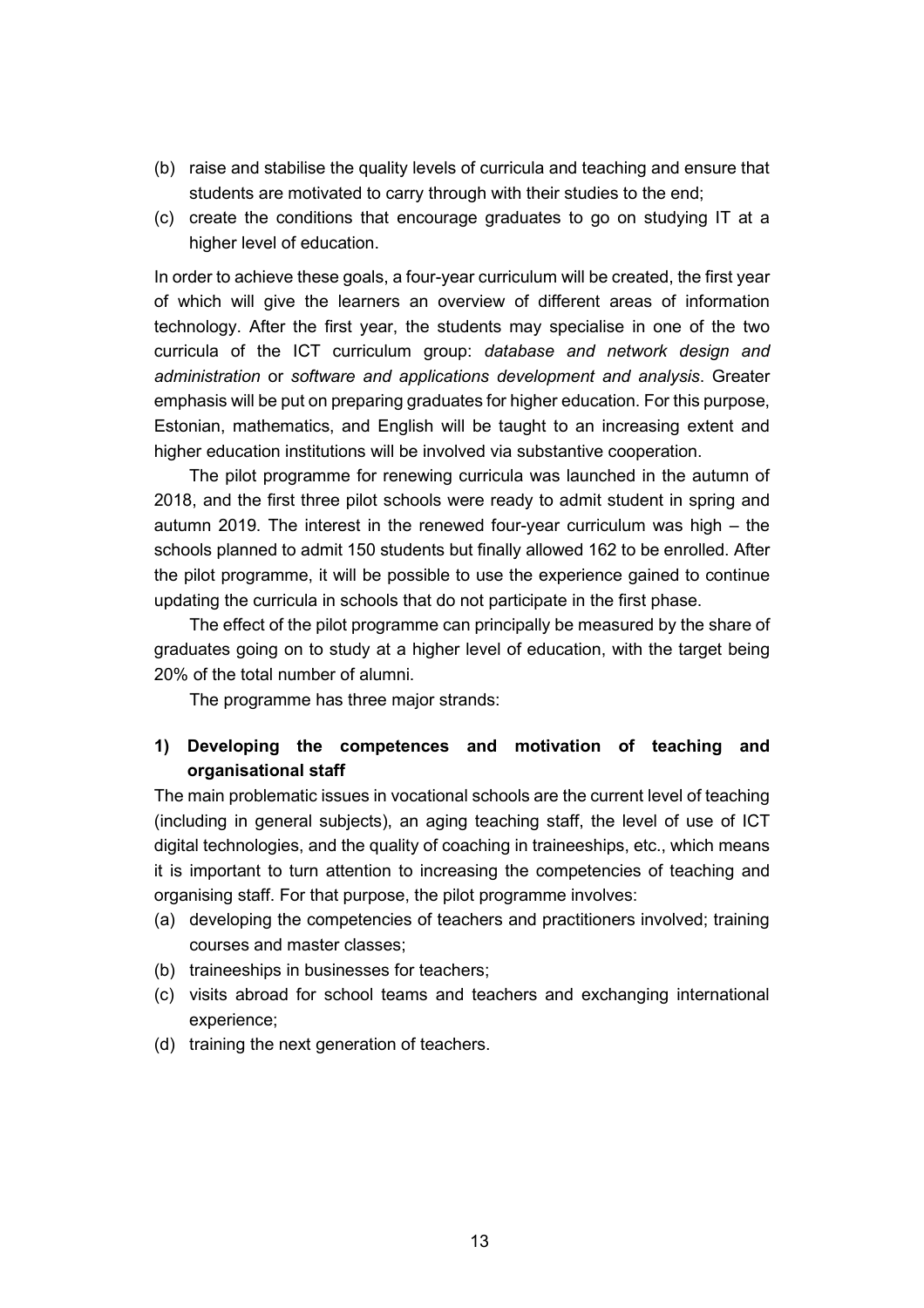#### **2) Developing learning resources**

In parallel with updating curricula, the existing learning resources are being improved. According to a study conducted by the Innove Foundation in 2018 for mapping learning resources, ca 25% of the curricula in the *Software and applications development and analysis* curriculum group are covered by digital resources and their quality has been approved as good. The curricula of the *Database and network design and administration* curriculum group are covered in the 50% range, and the quality of the materials has been rated as very good.

The programme evaluates the need for learning resources (teacher guidelines, systematic study materials for learners, theoretical and practical tasks created in collaboration with businesses, simulations, learning games, etc.), and assesses the possibilities for adaptation from general education or translation from English.

#### **3) Curriculum marketing activities**

In Estonia, the academic path leading to general upper-secondary education and subsequently university is the predominant one after graduation from basic education - the vocational path being less popular. Therefore, marketing activities and messages about VET opportunities targeting both students and parents are important.

In order to encourage more high-level basic school graduates to opt for ICT studies in VET, different aspects are emphasised in marketing:

- (a) studying at a vocational school has the advantage of allowing the student to focus on ICT and not having to spend time on secondary school subjects that do not interest or suit the student;
- (b) ICT provides exciting employment prospects;
- (c) the studies provide an experience that can be used to make an informed decision on further learning;
- (d) the updated curricula have a strong level of teaching in general subjects, including mathematics, Estonian, and English, which lays a solid groundwork to continue studies in applied or academic higher education;
- (e) outlining other strengths of the curriculum, including cooperation with businesses and other educational institutions.

Other important aspects of planning and conducting marketing activities include cooperation between schools, involvement of professional associations and the Innove Foundation, and the reputation of VET among the promoters of the activities in the field.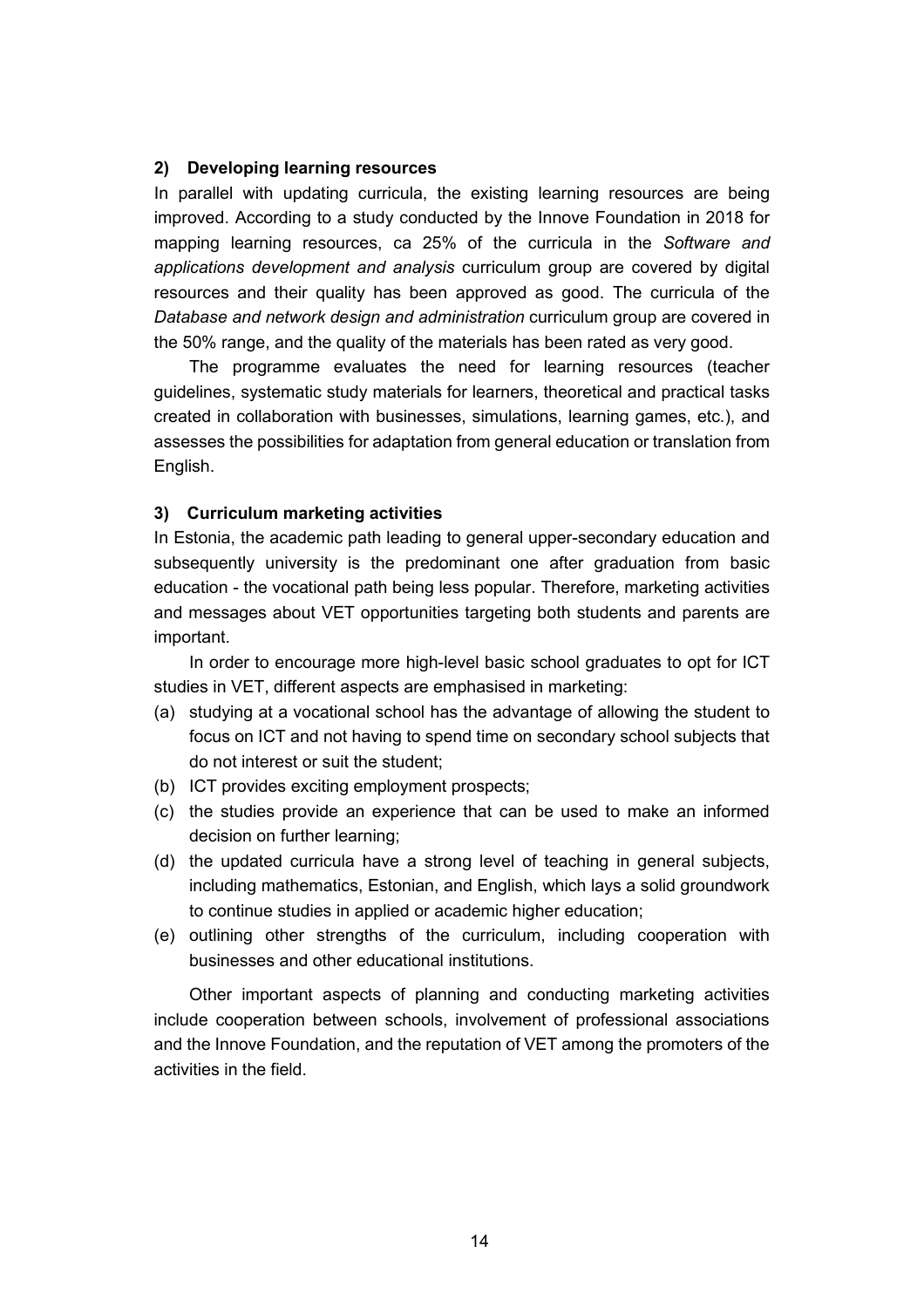### <span id="page-15-0"></span>3.3. Digital learning resources in general and vocational education

In 2018, the MoER, in cooperation with its partners, launched *The diversified and high-quality education with digital learning resources* ([15](#page-15-2)) programme, funded by the European Social Fund.

The programme involves the modernisation of the learning environment in VET institutions and supporting the creation of diverse digital learning resources (simulators, learning games, software, web applications, etc.) and making them available to learners. These learning resources can be, for example, simulations, learning games, digital applications for improving the efficacy of the work of teachers, software, etc. Private-sector and third-sector organisations can also respond to the calls for tenders and are eligible for grants, to ensure the implementation of the best possible ideas and involvement of the best possible expertise in the activities. The total budget planned for the open calls for applications is €3,800,000. In 2018, the purchase of simulators was supported in 14 VET schools. An example of procurement of simulators for Luua Forestry School and their use for modernising and digitalising forestry education in Estonia, is described in the Annex.

<span id="page-15-1"></span>In 2019, the second call for projects under this measure was opened, and 25 new projects (including 6 VET projects) were funded.

### 3.4. Supporting shared use of modern and innovative learning resources: Klass +

In 2017, the MoER initiated a programme to support a shared use of learning resources  $(16)$  $(16)$  $(16)$ . Open calls for applications were organised at the end of 2017 and in the spring of 2018, and the creation of novel learning opportunities was supported in more than 100 schools.

The objectives of the support measure were to:

- (a) create novel learning opportunities in Estonian schools;
- (b) make learning more practical;
- (c) develop cooperation between schools.

<span id="page-15-2"></span><sup>(</sup><sup>15</sup>) <https://www.riigiteataja.ee/akt/115052018005>

<span id="page-15-3"></span> $(16)$  The conditions and procedure for granting structural funding for implementing the *Supporting common use arrangements of modern and innovative learning resources* programme: <https://www.riigiteataja.ee/akt/112052017007>.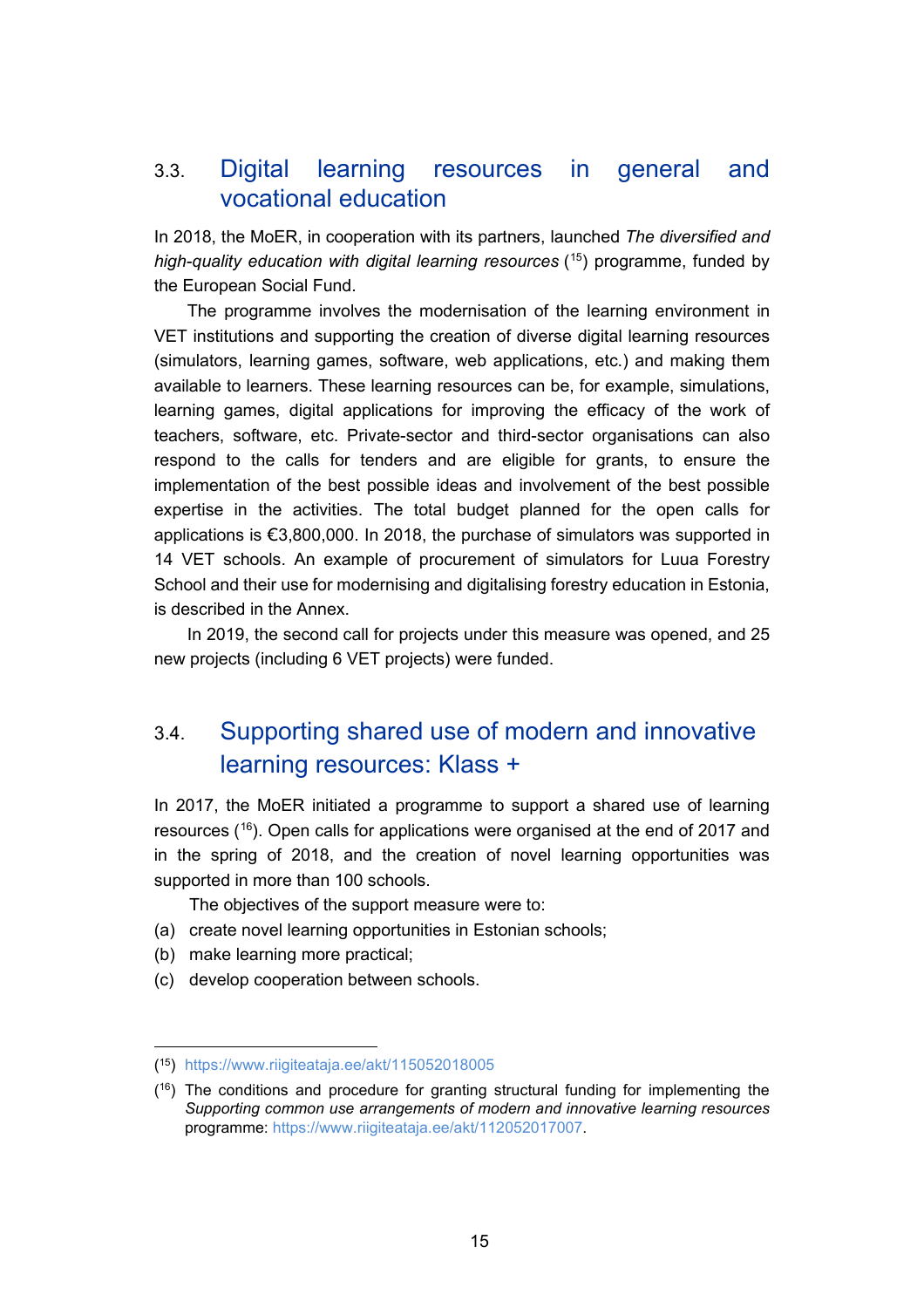The programme entails supporting the acquisition of equipment and setting up labs, the development of teaching materials, teacher training, and covering the accompanying costs for at least three years.

The programme intends to support the shared use of innovative and modern learning resources that would otherwise be too expensive or impractical to purchase due to their low level of use. While the main objective is to enable vocational and general education schools to make learning more practical and upto-date, the second important goal of the programme is to encourage cooperation between schools and the dissemination of best practices. By sharing learning resources, best competence meets cost-efficiency.

As the resources in question are new and innovative, attention is paid to the methodologically correct usage. For that, teacher training can be arranged and methodological guidelines for teachers as well as study materials for the students can be developed under the programme. The digital learning resources created in the project must be available free of charge via the e-Koolikott portal  $(17)$  $(17)$  $(17)$ .

The total budget planned for the open calls for applications is  $£10,000,000$ . The duration of one project may be up to 60 months and not less than 36 months to ensure the achievement of the desired outcomes. An example of a project - STEAM labs - lead by Tartu Art School is described in the Annex.

In addition to the comprehensive programmes described above, a smaller scale initiative Samsung DigiPass is described in the Annex. It is a training programme for VET students to support meaningful, constructive and innovative use of digital technology.

<span id="page-16-0"></span><sup>(17)</sup> <https://ekoolikott.ee/>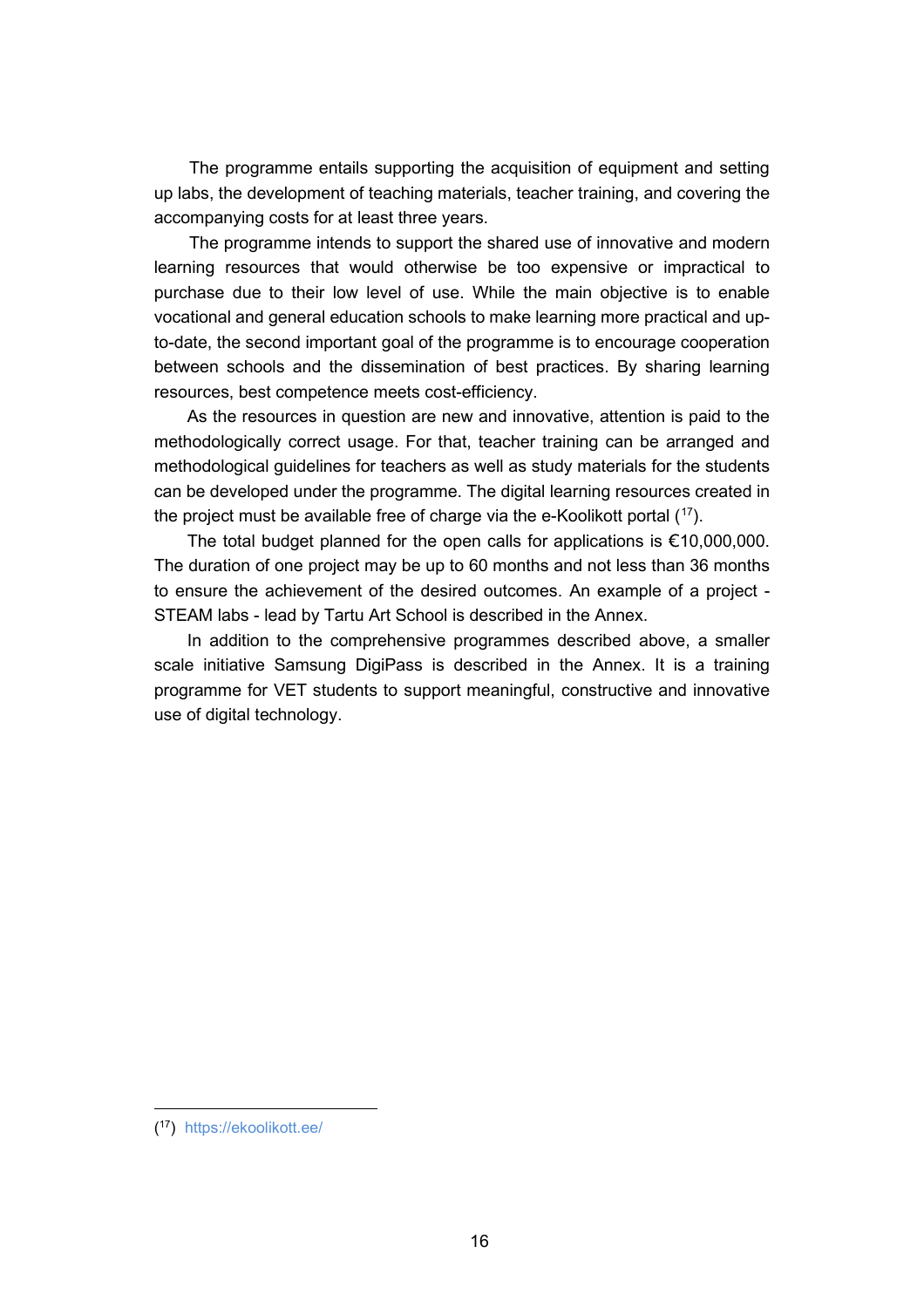### <span id="page-17-0"></span>CHAPTER 4. Adapting to AI and automation

Estonia has a two-fold position when it comes to the potential of applying AIsolutions (*kratts*) (<sup>18</sup>). On the one hand, the high level of digitalisation of the public sector, openness of the Estonians towards novel technologies, and the preparedness of the people to implement them create good preconditions for applying AI. At the same time, in most business sectors the companies need to first carry out the primary-level digitalisation of business processes so that they would have datasets to use AI-applications on. Therefore, the starting points and measures of the public and private sector differ. Awareness of artificial intelligence solutions needs to be raised in both the private and public sectors in order for AI to be considered a viable option in solving business problems.

At the beginning of 2018, an expert group managed by the Ministry of Economic Affairs and Communications and the Government Office was established and a cross-sectional coordination project initiated. The tasks of the expert group were to prepare draft legislation to ensure clarity in the Estonian judicial area and organise the necessary supervision; develop the Estonian artificial intelligence action plan; notify the public about the implementation of AIsolutions (*kratts*) and introduce the possible options (e.g. the website [www.kratid.ee,](http://www.kratid.ee/) idea gathering, etc.)

The AI taskforce concluded that Estonia should start piloting AI-projects to gain initial feedback and experience and then start planning long-term measures. Although several countries have started to prepare their vision and long-term strategy for artificial intelligence, better understanding of the possibilities and benefits, as well as the dangers and risks of using AI, need to be gained through pilot projects, in order to prepare a more substantial strategy.

Estonia implements an agile strategy-development process, wherein a biannual action plan is initially prepared for 2019-2020 and the long-term AIstrategy will be developed based upon it. In the initial phase, pilot projects are launched, and various measures are applied to find solutions that have the greatest impact on the development of kratts.

Research and development activities and education form the basis for creating and applying kratts in both the public and private sectors. The focus is on the education of additional specialists, support of applied research, and awareness

<span id="page-17-1"></span><sup>(18)</sup> Kratts - AI in Estonia. In Estonian mythology, a *kratt* is a magical creature. Essentially, *kratt* was a servant built from hay or old household items. Therefore, the Estonian government uses this character as a metaphor for AI and its complexities.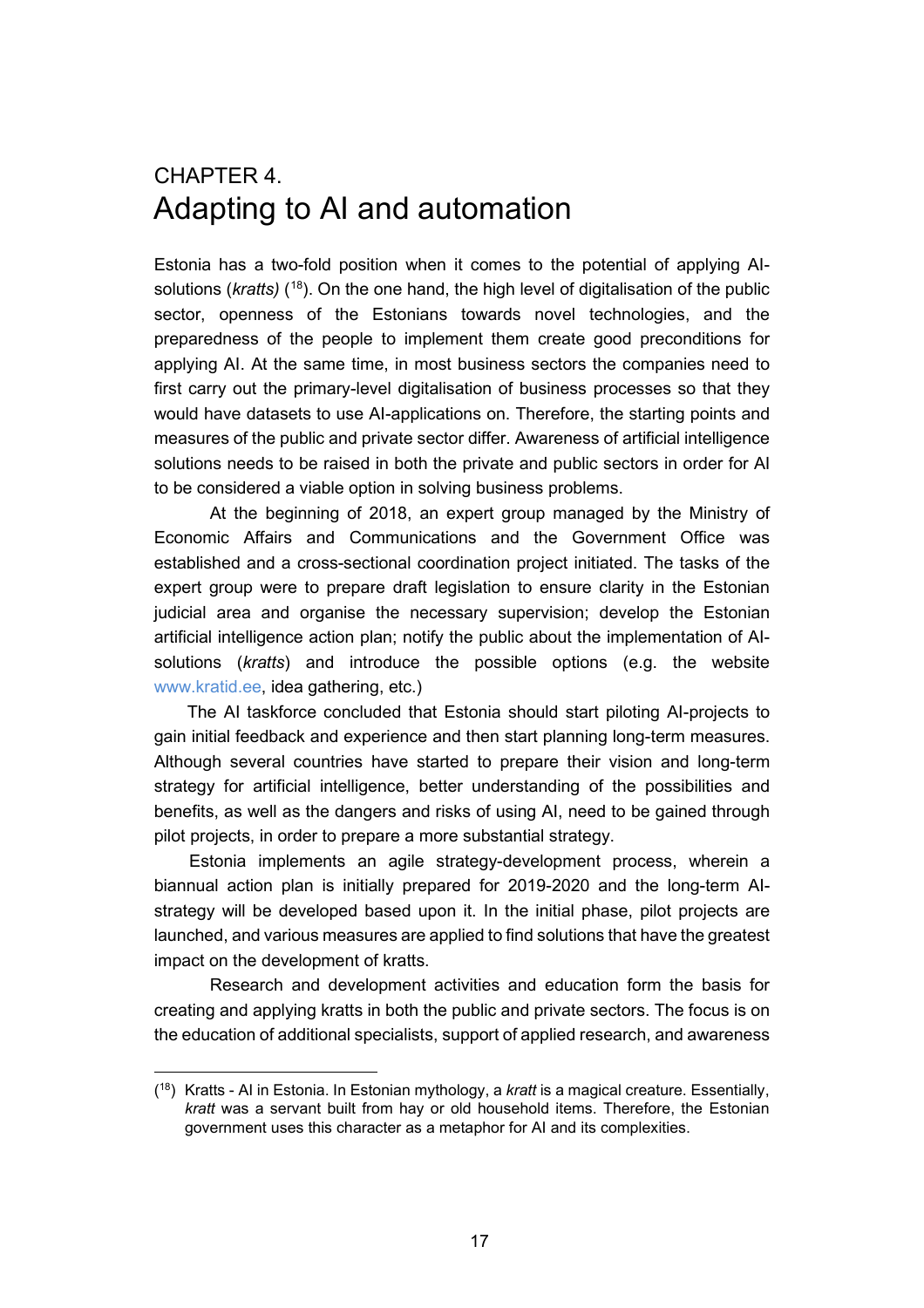raising among wider audiences. In order to introduce AI-solutions on a wider scale, funding of R&D needs to be increased (the goal is 1% of GDP), a competitive grant for doctoral candidates needs to be established, and investments into IT need to be increased significantly.

In November 2019, Estonia joined the movement *Elements of AI* – an AI Challenge initiated by a technology company Reaktor and the University of Helsinki with the aim of teaching the basics of AI to at least 1% of the population. The Elements of AI is a MOOC  $(19)$  $(19)$  – a series of free online courses (in total, 2 ECTS) created to encourage as broad a group of people as possible to learn about the implications of AI and its existing and potential applications. The courses combine theory with practical exercises. Estonian was the third country to join the movement after Finland and Sweden. According to the Estonian project coordinator, more than 220,000 people from more than 110 countries have already participated in the course. Forty percent of the participants are women and 25 percent of the participants are over 45.

One of the major goals of the initiative is to raise public awareness and responsiveness to artificial intelligence by refuting misconceptions about AI and by fostering the understanding how AI solutions already today support and improve the lives of people. The AI Challenge has attracted the interest of 35 Estonian companies, including large industry and technology companies, banks, retail companies, public sector organisations as well as training companies and law firms.

Regarding the need for national training programmes with specific focus on assisting adults whose jobs may be affected by automation, the current Estonian AI action plan does not include the topic of adaptation and social impact related to the implementation of AI (e.g. issues of the labour market and retraining of workers). Estonia's problems are more related to the lack of a suitable labour force and the use of kratts can help to relieve this. In the Estonian context, restructuring of the oil shale energy and the low competitiveness of some sectors where lower added value is created, and where people lose their jobs due to restructuring or job displacement rather than automation, are more relevant.

At the same time, it is acknowledged that the future need for the retraining of employees and, therefore, the promotion of retraining activities (and an increase in funding) by both companies and the state needs to be planned. Currently, information on sectoral needs for labour and skills over the next five to ten years is monitored and provided by the labour market monitoring and future skills forecasting system OSKA. The results of OSKA surveys are used in the planning

<span id="page-18-0"></span><sup>(19)</sup> <http://www.elementsofai.ee/>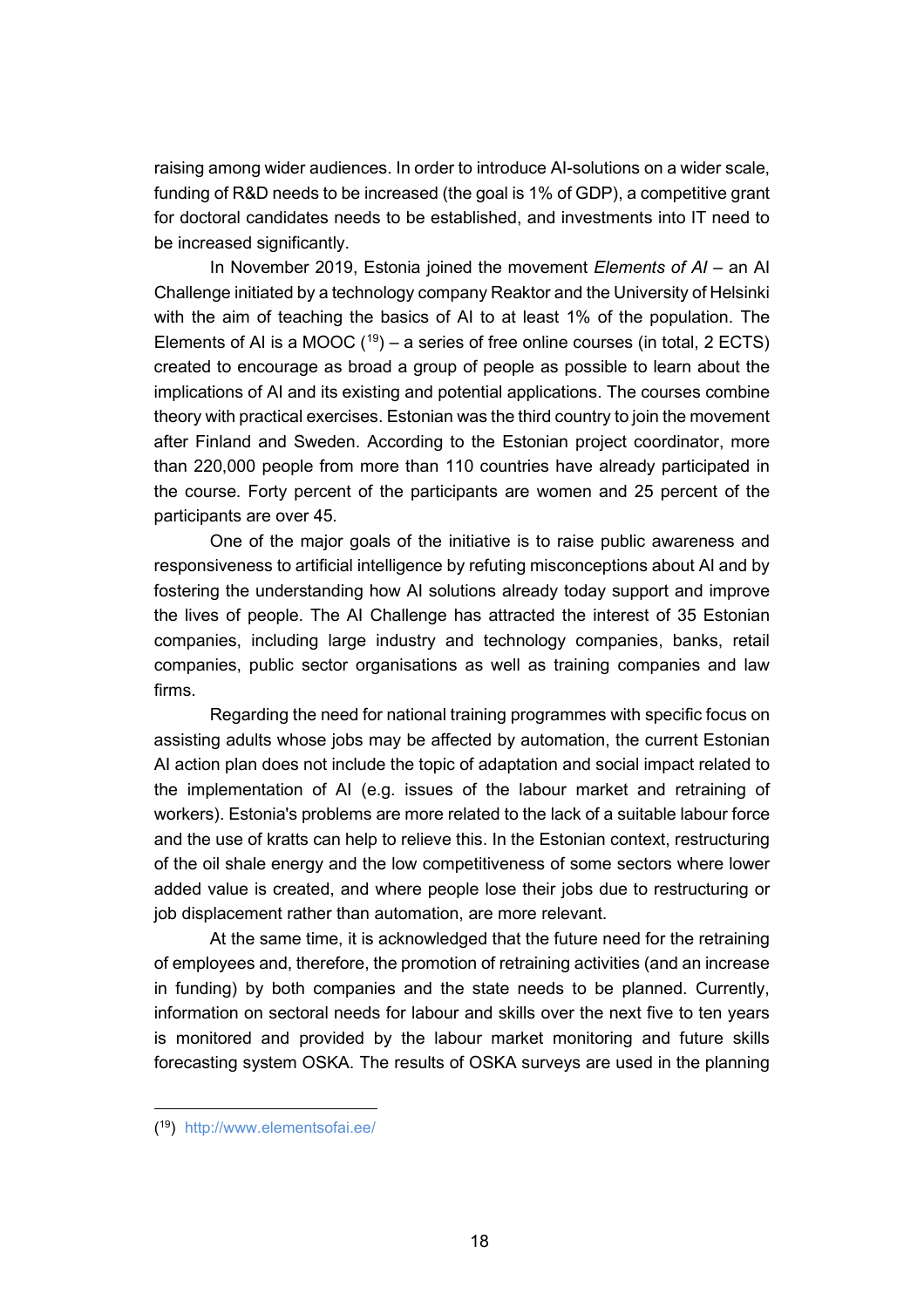of study places, for the prevention of unemployment and in the development of labour market services, etc. There are preliminary ideas for using AI methods (cognitive AI) for the development of comprehensive skills classification, for the analysis of training curricula (including VET programmes) regarding their match or mismatch to the labour market needs. In the development of the Estonian Education Information System, the opportunities to exploit AI for the big data analysis are explored. However, there are no existing initiatives to account for.

Adaptation of training offers to the needs of the labour market, including measures for continuous training and retraining, are being developed by the Ministry of Education and Research and the Ministry of Social Affairs. The Ministry of Economic Affairs and Communications has developed measures to support the digitalisation of industries, including increasing productivity and competitiveness in some sectors and improving employees' skills.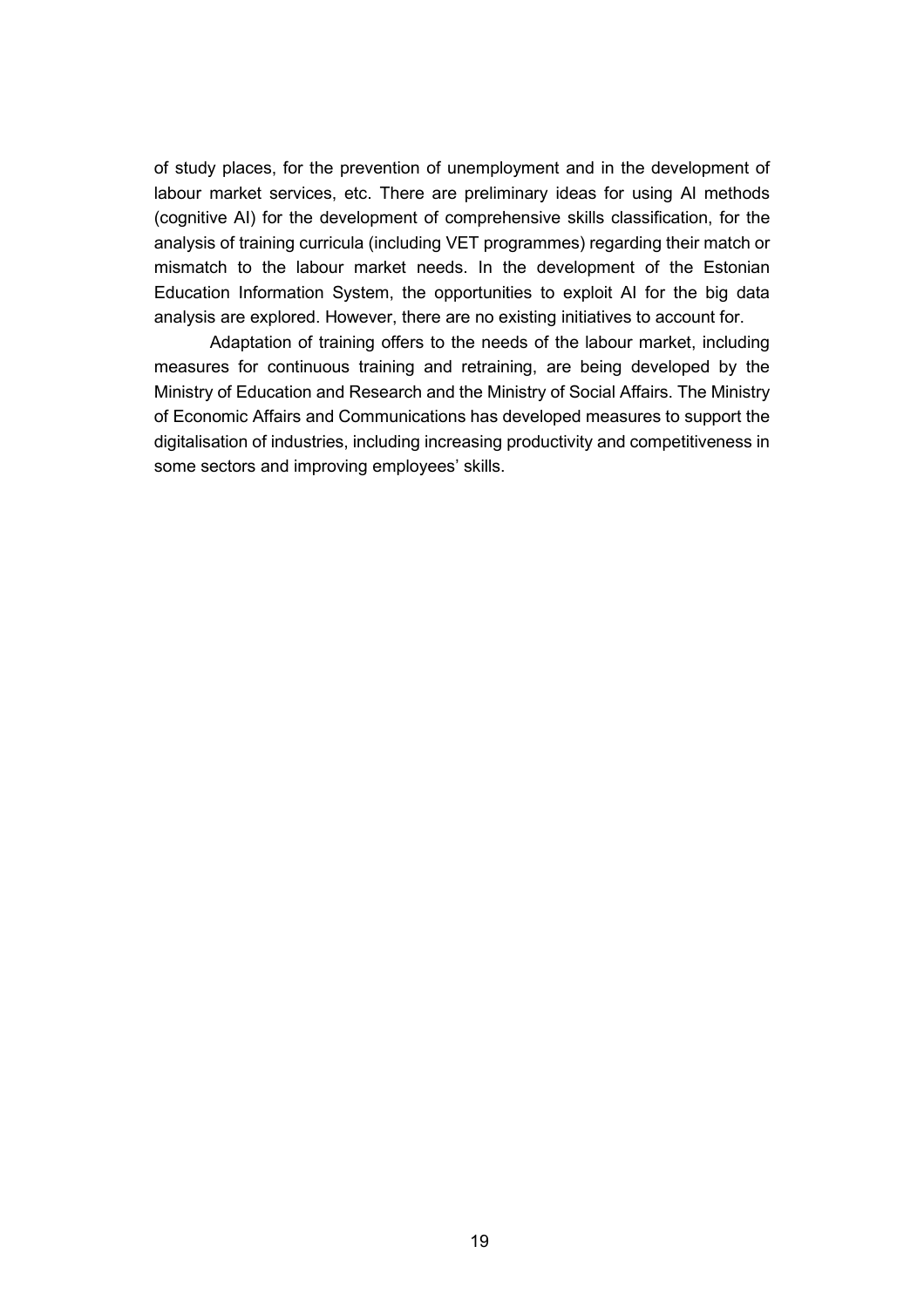### <span id="page-20-0"></span>CHAPTER 5. Conclusion

Digitalisation is one of the main instruments to increase the competitiveness of any field of economic and professional activity. Digital competence enables the acquisition of the skills needed by all citizens for taking an active part in social and economic activities in the 21<sup>st</sup> century.

At the state and education system level, Estonia has good prerequisites to benefit from digitalisation and opportunities offered by AI. Estonia has been a pioneer of eGovernance for over 20 years now and has the most efficient public sector per capita globally. The Estonian eGovernance system can be considered a role model for many large-scale organisations, and compared to the education or business sector, public administration has made the most progress in digitalisation of and applying AI in its processes. In the next decade, the Estonian Government will invest in upgrading its already distributed information architecture to a system operated by autonomous agents, who might be humans, companies, or algorithms. Estonia will start with automated and proactive service delivery, which leads to an invisible government, a stage where communication between citizens or companies and the government is non-existent or minimised (a concept of government as a service).

Digital focus in education (including VET) is one of the national priorities in Estonia and its implementation is supported by the *Lifelong Learning Strategy* and its Digital Focus programme and VET programmes. The general goal of the digital focus is stated in the *Lifelong Learning Strategy*: to devise a comprehensive approach to the development of digital competence and to contribute to the more expedient and effective use of modern digital technology in learning and teaching processes. It should be borne in mind that while the digital focus is being implemented across several levels of education, it also takes into account the actual needs of the schools and supporting the specificities of vocational training (i.e. obtaining simulators). The biggest challenge is implementing the digital focus in a way that is balanced and needs-based. If a school (or country) creates or procures its own learning resources, it will also see to the organisation of the required training courses, instructional materials for both students and teachers and, if necessary, hardware. The learning resources to be created should be freely available to all learners. The activities and projects described in the examples in this article were launched in 2017 or 2018 and will continue to be carried out throughout 2019-2020.

In the draft education strategy for 2021-2035, attention is paid to the ongoing technological developments in the field of artificial intelligence, digitalisation and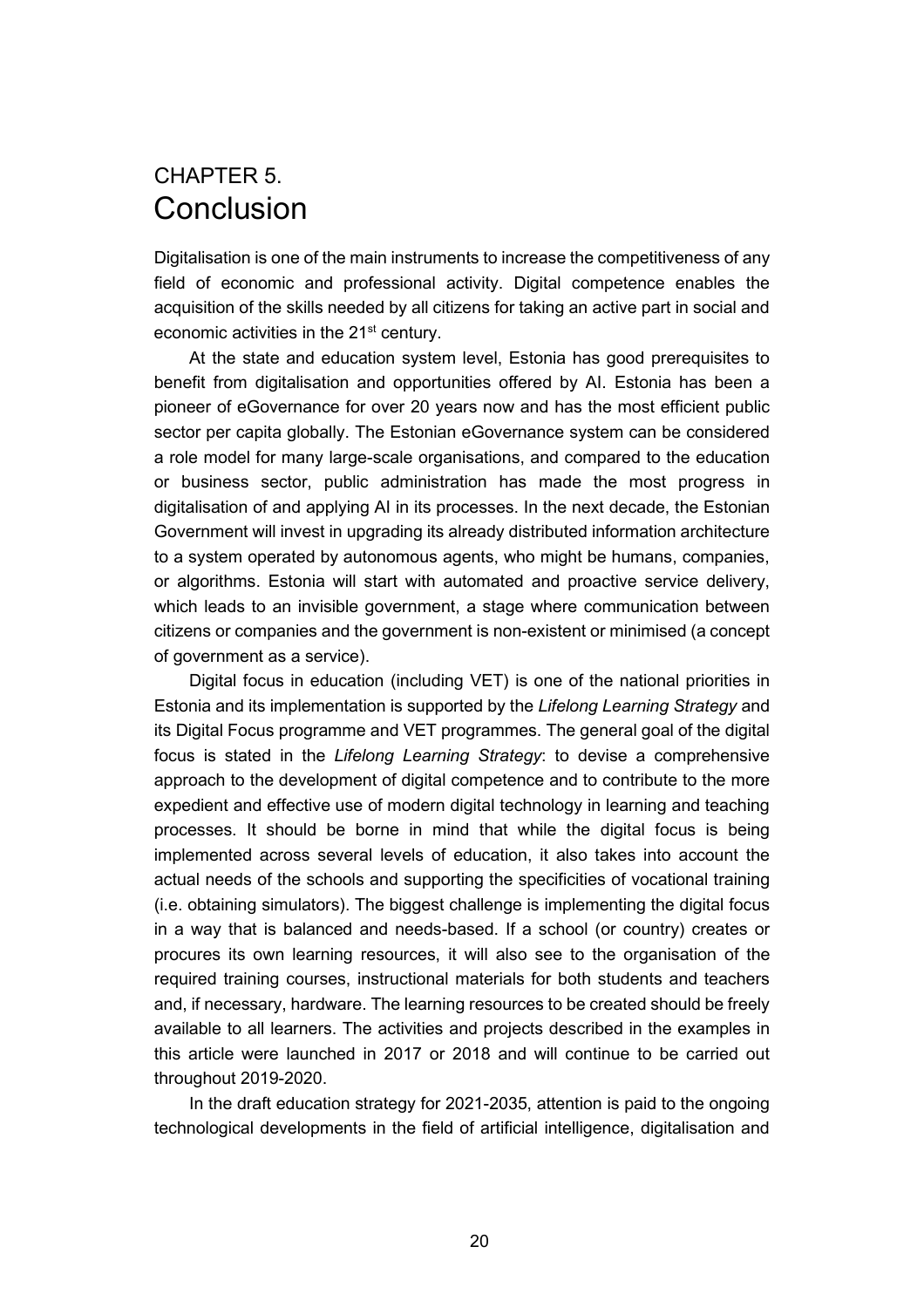automation and their impact on teaching, learning and the world of labour. Specific measures to adapt VET to technological challenges and labour market developments will be developed in the coming years.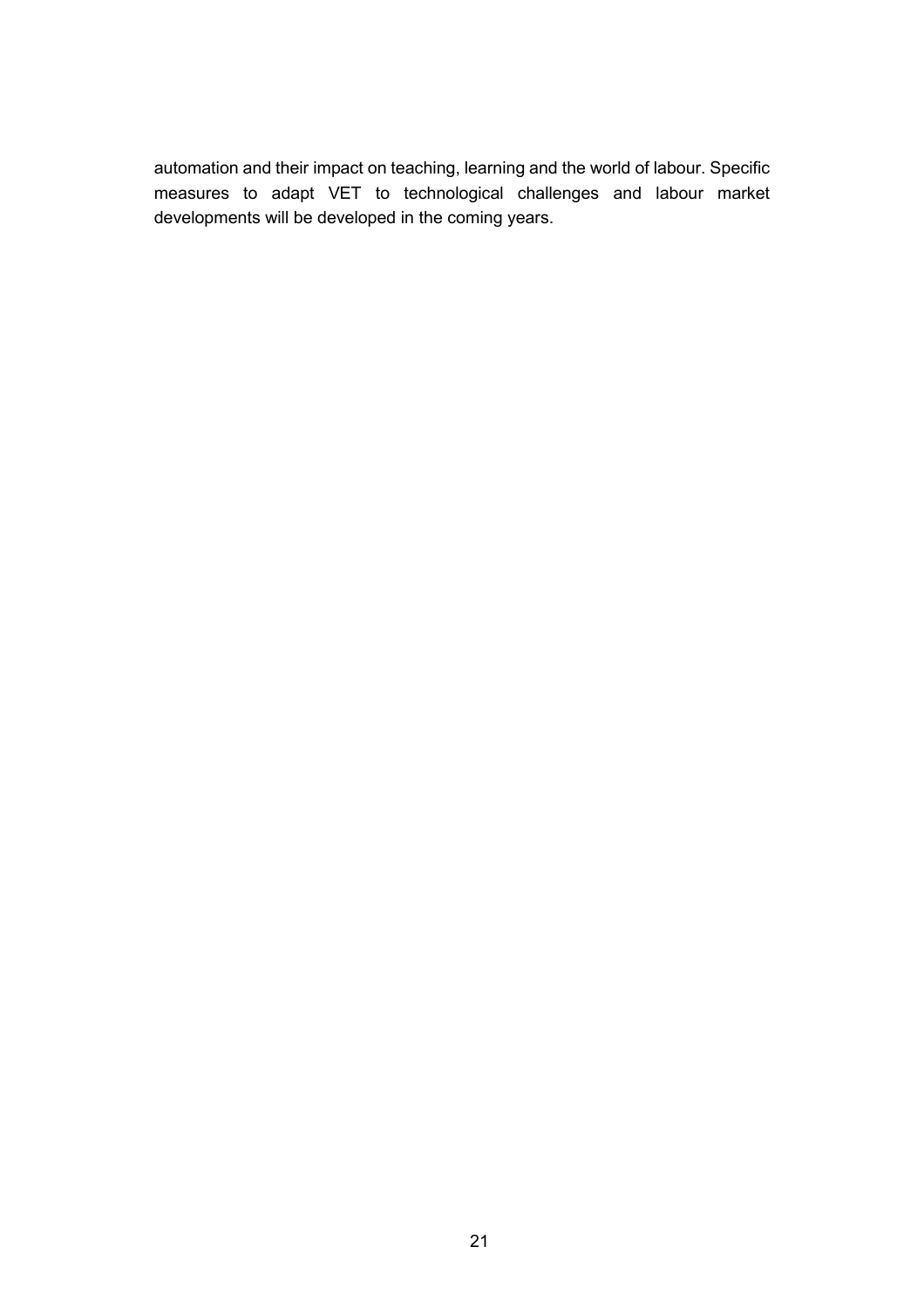# <span id="page-22-0"></span>Abbreviations and acronyms

| <b>HITSA</b> | Information technology foundation for education                       |
|--------------|-----------------------------------------------------------------------|
| <b>ICT</b>   | Information and communication technology                              |
| <b>ITL</b>   | Estonian association of information technology and telecommunications |
| <b>LLS</b>   | Estonian Lifelong Learning Strategy                                   |
| <b>MoER</b>  | Ministry of Education and Research                                    |
| <b>STEAM</b> | Science, technology, engineering, art, mathematics                    |
| VFT          | Vocational education and training                                     |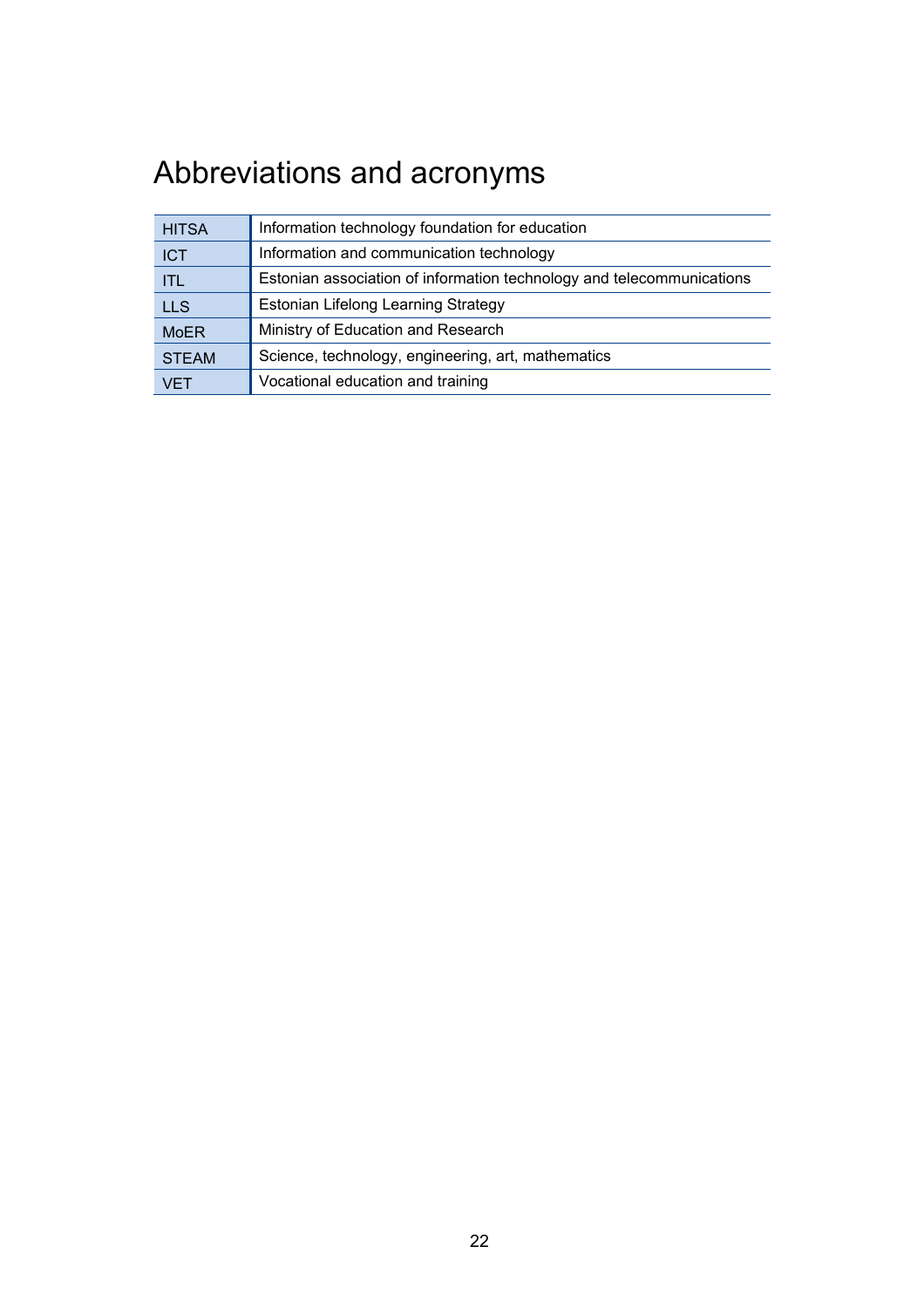# <span id="page-23-0"></span>Bibliography

URLs accessed 05.12.2019

- Haridus- ja teadusminister (2017). "*Kaasaegse ja uuendusliku õppevara ühiskasutuskorralduse toetamine" elluviimiseks struktuuritoetuse andmise tingimused ja kord* [The conditions and procedure for granting structural funding for implementing the 'Supporting common use arrangements of modern and innovative learning resources' programme]. <https://www.riigiteataja.ee/akt/112052017007>
- Haridus- ja teadusminister (2019). *"Mitmekesine ja kvaliteetne haridus digitaalse õppevaraga" elluviimiseks struktuuritoetuse andmise tingimused ja kord* [Diversified and high-quality education with digital learning resources]. <https://www.riigiteataja.ee/akt/115052018005>
- Labour market monitoring and future skills forecasting system OSKA (2016). *Töö ja oskused 2025 Ülevaade olulisematest trendidest ja nende mõjust Eesti tööturule kümne aasta vaates* [Labour and work 2025]. <https://oska.kutsekoda.ee/wp-content/uploads/2016/04/Tulevikutrendid-1.pdf>
- Labour market monitoring and future skills forecasting system OSKA (2018). *Estonian Labour Market Today and Tomorrow 2018.* [https://oska.kutsekoda.ee/wp-content/uploads/2019/06/Estonian-Labour-](https://oska.kutsekoda.ee/wp-content/uploads/2019/06/Estonian-Labour-Market-Today-and-Tomorrow-2018.pdf)[Market-Today-and-Tomorrow-2018.pdf](https://oska.kutsekoda.ee/wp-content/uploads/2019/06/Estonian-Labour-Market-Today-and-Tomorrow-2018.pdf)
- Majandus- ja Kommunikatsiooniministeerium (2019). *Küberturvalisuse strateegia 2019-22* [Cyber Security Strategy 2019-22]. [https://www.mkm.ee/sites/default/files/kuberturvalisuse\\_strateegia\\_2019-](https://www.mkm.ee/sites/default/files/kuberturvalisuse_strateegia_2019-2022.pdf) [2022.pdf](https://www.mkm.ee/sites/default/files/kuberturvalisuse_strateegia_2019-2022.pdf)
- McKinsey & Company (2017). *Shaping the future of work in Europe´s 9 digital front-runner countries*. [https://www.mckinsey.com/featured](https://www.mckinsey.com/featured-insights/europe/shaping-the-future-of-work-in-europes-nine-digital-front-runner-countries)[insights/europe/shaping-the-future-of-work-in-europes-nine-digital-front](https://www.mckinsey.com/featured-insights/europe/shaping-the-future-of-work-in-europes-nine-digital-front-runner-countries)[runner-countries](https://www.mckinsey.com/featured-insights/europe/shaping-the-future-of-work-in-europes-nine-digital-front-runner-countries)
- Ministry of Economic Affairs and Communications (2020). *Digital agenda 2020 for Estonia.*

[https://www.mkm.ee/sites/default/files/digital\\_agenda\\_2020\\_estonia\\_engf.pd](https://www.mkm.ee/sites/default/files/digital_agenda_2020_estonia_engf.pdf) [f](https://www.mkm.ee/sites/default/files/digital_agenda_2020_estonia_engf.pdf)

Ministry of Education and Research (2014). *Estonian lifelong learning strategy 2020.* [https://www.hm.ee/sites/default/files/estonian\\_lifelong\\_strategy.pdf](https://www.hm.ee/sites/default/files/estonian_lifelong_strategy.pdf)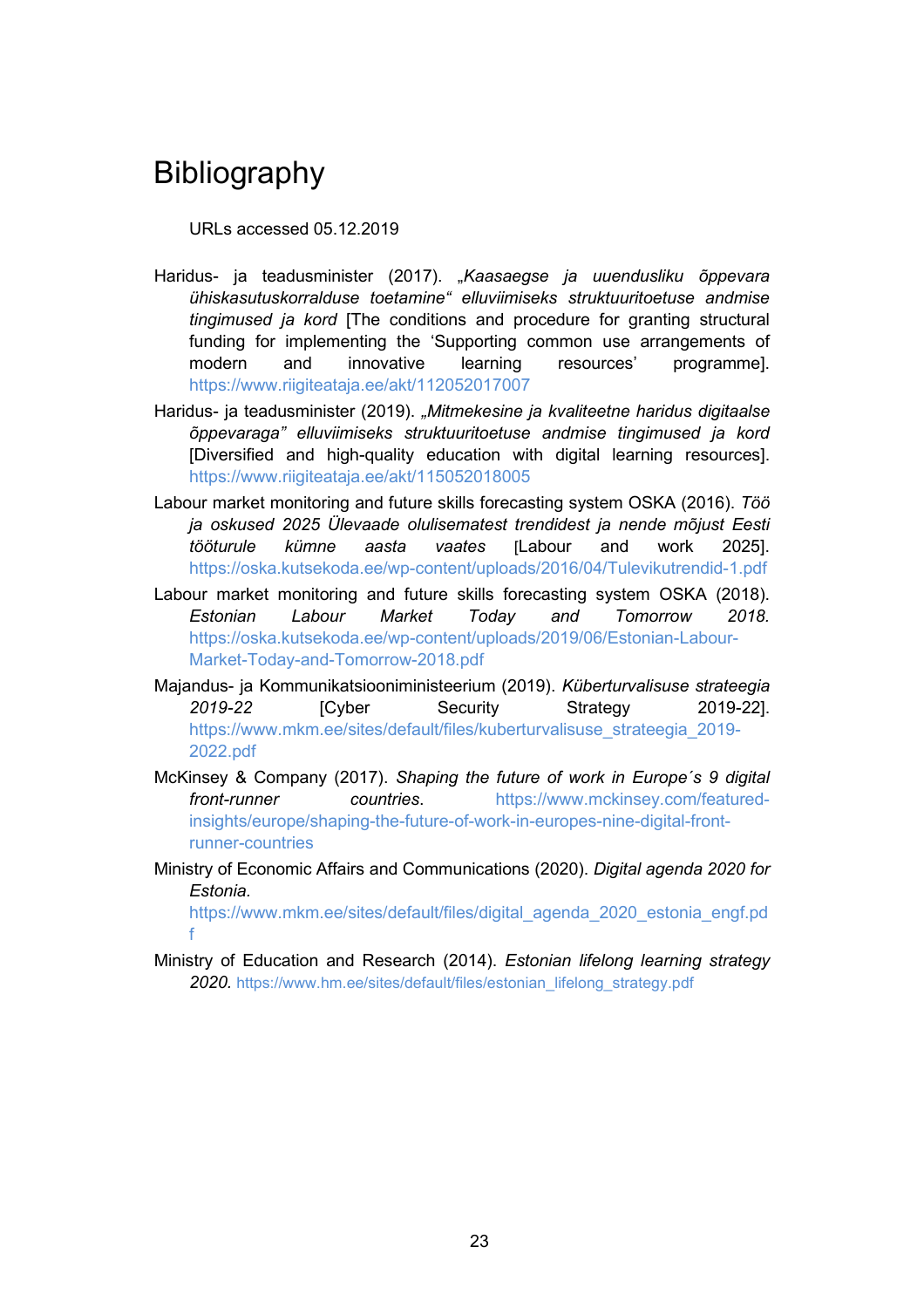# <span id="page-24-0"></span>Weblinks

URLs accessed 19.12.2019

Artificial Intelligence for Estonia. <https://www.kratid.ee/in-english> Digipeegel. [https://digipeegel.ee](https://digipeegel.ee/) Digital focus. <https://www.hm.ee/en/activities/digital-focus> E-Estonia.<https://e-estonia.com/> e-Koolikott.<https://ekoolikott.ee/> Elements of AI MOOC. [http://www.elementsofai.ee](http://www.elementsofai.ee/) HITSA. <https://www.hitsa.ee/en> Ministry of Education and Research. <https://www.hm.ee/en> National reform programme Estonia 2020. [https://www.riigikantselei.ee/en/supporting-government/national-reform](https://www.riigikantselei.ee/en/supporting-government/national-reform-programme-estonia-2020)[programme-estonia-2020](https://www.riigikantselei.ee/en/supporting-government/national-reform-programme-estonia-2020) Samsung DigiPass.<http://www.samsungdigipass.ee/ee>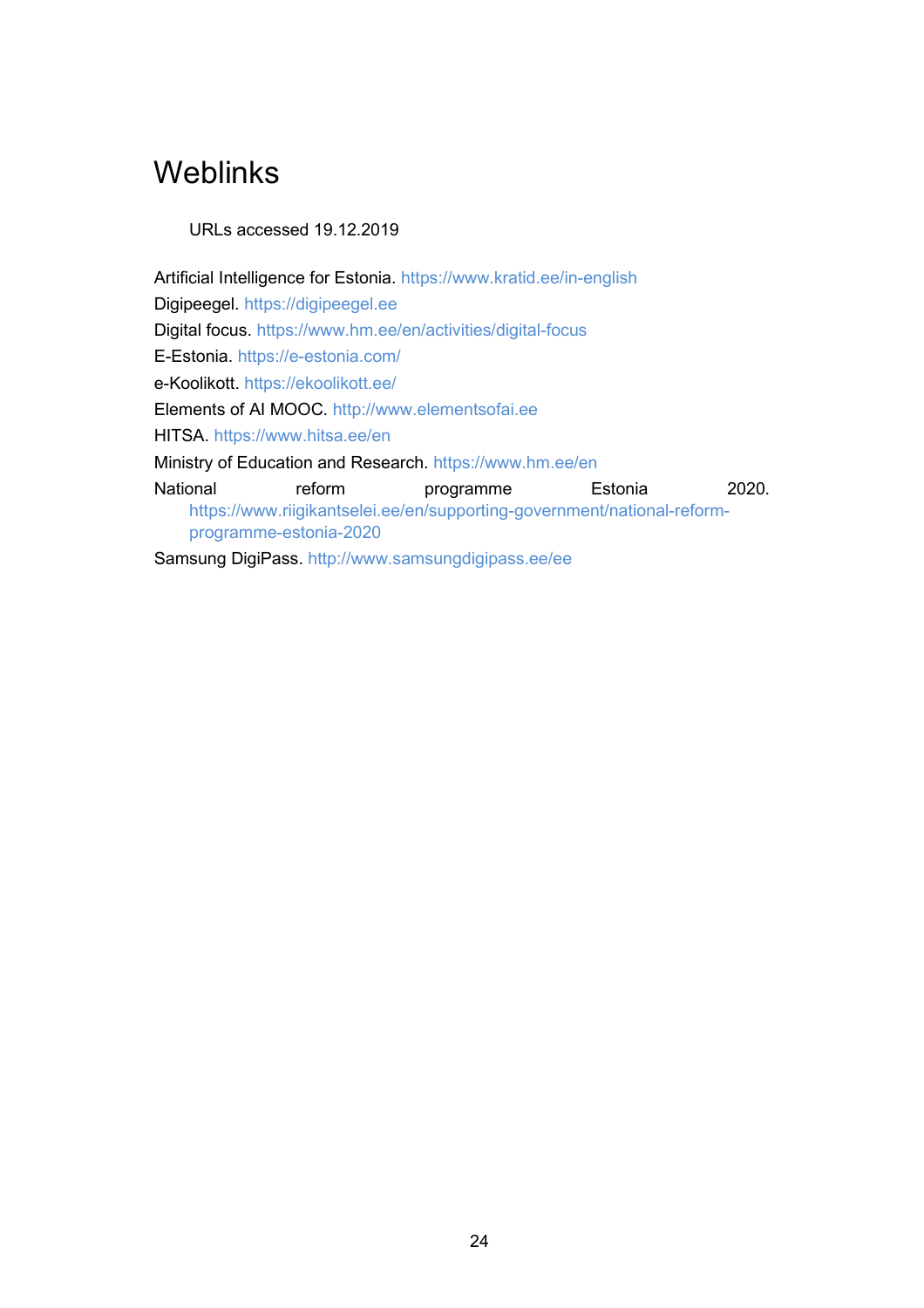# <span id="page-25-0"></span>Annex.

The concept for the IT Academy of Vocational Education and the agenda for the years 2018+ have been developed, digital learning resources will be procured, and simulators will be acquired for vocational schools. In 2018, experts at the Innove Foundation mapped the high-quality digital learning resources used in vocational education, and the learning resources are available at the e-Koolikott online environment.

In 2017, the European Social Fund project *Supporting common use arrangements of modern and innovative learning resources* (Classroom+) was developed. Twelve cooperation projects received support in the open applications in 2017 and 24 in 2018. A total of 150 general and vocational schools are involved in the projects.

In 2018, the European Social Fund project *Diversified and high-quality education with digital learning resources* was developed, in which schools could acquire simulators and create digital learning resources. That year, the purchase of simulators was supported in 14 schools.

Teachers and students can be supported by ensuring availability of a sufficient amount of high-quality, tailor-made learning resources that create diversity and new opportunities. While the use of digital solutions in the learning process is becoming increasingly widespread, the methodology for assessing learning outcomes must also adapt accordingly. E-assessment provides schools with more and easier opportunities to put assessment information to good use in developing learning activities, as well as measuring skills and knowledge different from those measured in the past.

Another prerequisite for using digital solutions is good technical readiness of a school's digital infrastructure. In order to ensure that general education schools are technically prepared for incorporating a digital culture into the learning process and the organisation of studies, it is necessary to implement appropriate measures. In 2017, a support measure was completed for the acquisition of a digital tool that supports teacher work and compatibility for e-assessment in basic schools. Within its framework, more than 90% of basic schools evaluated their so-called digital maturity using the Digipeegel  $(20)$  $(20)$  $(20)$  assessment tool developed by Tallinn university.

<span id="page-25-1"></span><sup>(20)</sup> [https://digipeegel.ee](https://digipeegel.ee/)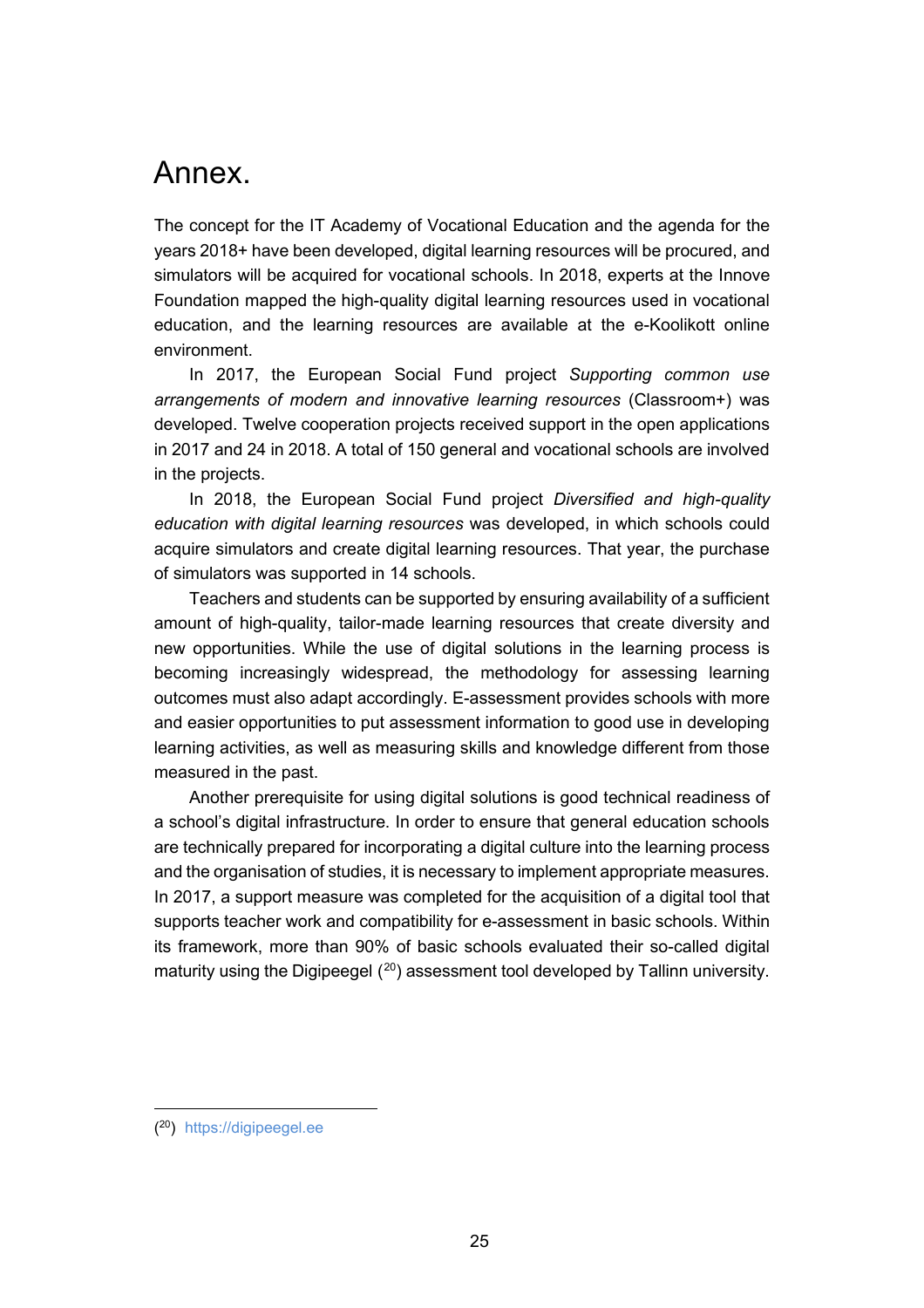#### **Forestry equipment simulators for Luua Forestry School**

As a result of the open applications, Luua Forestry School received simulators of forest machines.

The training of forest machine operators can generally be divided into three stages:

- (a) learning about the construction of forest machines and the principles of their operation;
- (b) learning about forest machine software and practicing working operations by using simulators equipped with special software solutions (to prepare the learner for working with a heavy machine);
- (c) practical forest work with real machines in the school's study area and/or in businesses.

Simulator training is a very important part of the entire curriculum, as it helps the learner obtain the proper technique in a secure environment and achieve a performance rate that is close to working with actual machines, which in turn is directly linked to the quality of work and productivity. Learning on simulators helps to significantly reduce the risk of work and safety hazards occurring in later work with real-life machines, as well as the costs of repairing, maintaining, and fuelling machines and potential timber quality defects resulting from unskilled use of machinery.

Thus, employing forest machine simulators makes it possible to:

- (a) better support the individual development of each student and to more efficiently combine the simulator-to-forest machine learning arrangements (new simulation systems have been developed to facilitate learning);
- (b) introduce into the learning process modern machine learning tools, which work on the basis of software similar to that in heavy forest machines commonly used in Estonia, and which later also allow using applications currently in development by manufacturers;
- (c) increase the capacity of practical training on machines commonly used in Estonia (alumni and employers of forest machine specialties have pointed out that the practical skills of graduates should be better and while specialisation and amount of practical training has been increased in new study programmes, it is now necessary to create the corresponding conditions and training environments to support that);
- (d) optimise the costs of training forest machine operators. The more simulator practice the students receive, the more effectively will they start working on heavy machines, helping to reduce the maintenance and repair costs of employers.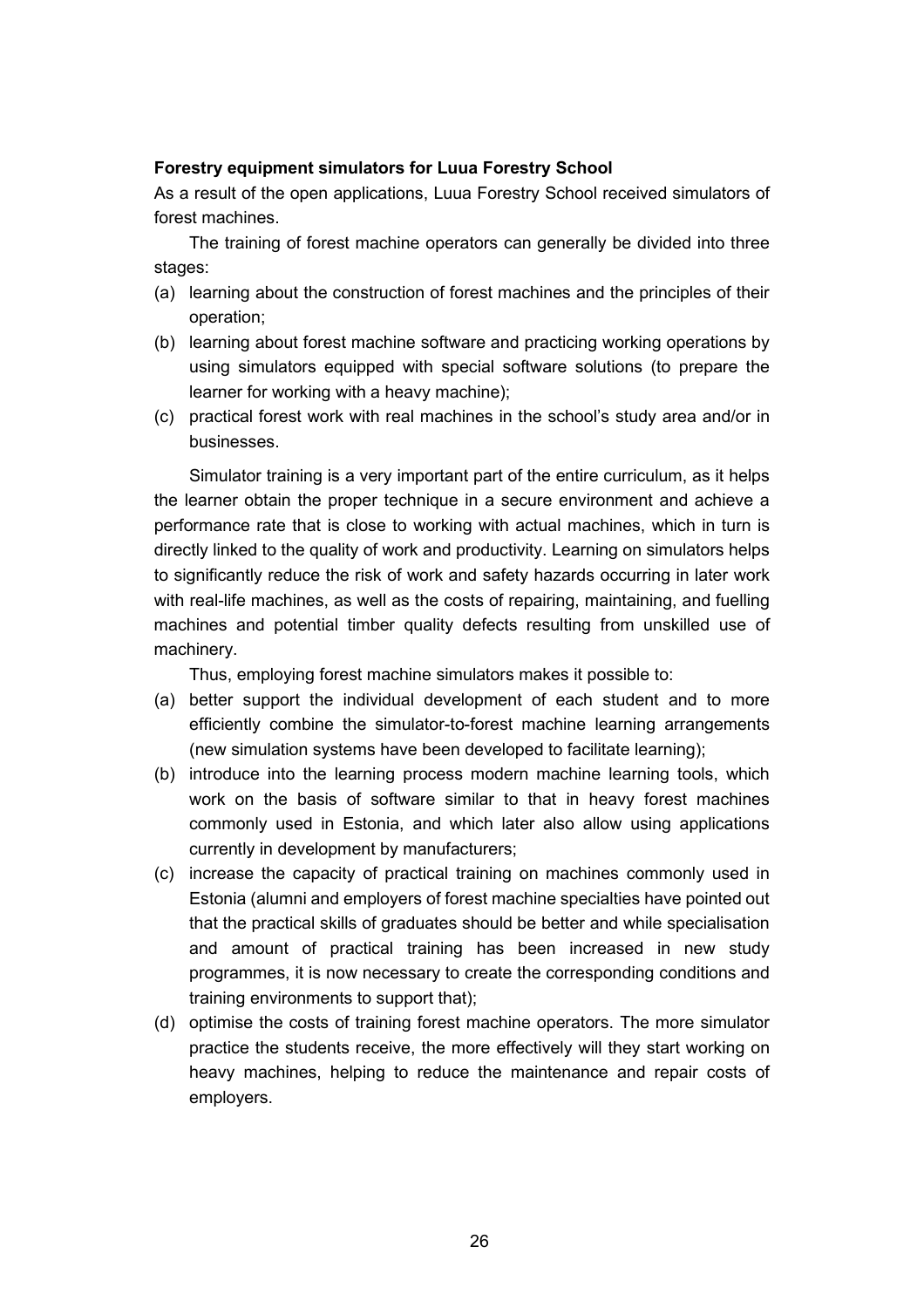The purpose of acquiring simulators is to utilise a modern training environment to ensure the availability of a skilled workforce that meets the demands and needs of the labour market and that could be deployed in a short time. In this context, a modern training environment means a more practical one which, with the help of simulators and other learning tools, is well adapted to actual working conditions/situations. The virtual environment in simulator training is safe for the learners and significantly reduces the risks arising from improper working practices. Simulator use simplifies the learning process, makes it more flexible, and takes account of the learner's prior preparation and ability. It also gives teachers the opportunity to be creative in putting together the entire learning process, including the feedback system, with professional and methodological support. For school management, the efficient use of simulators leads to the optimisation of teaching costs.

Through several software programmes, simulators are able to provide students with a variety of situations from real forest environments and differentiate learning with different difficulty levels. This, in turn, allows teachers to set up flexible assessment criteria that take into account the previous experience and motor skills of learners.

#### **Tartu Art School cooperation project 'STEAMlabs'**

In 2017, open applications funding was granted to STEAMlabs – a joint project between Tartu Art School (vocational school), Tartu Kristjan Jaak Peterson Gymnasium, and Miina Härma Gymnasium. STEAM (science, technology, engineering, arts, mathematics) labs are created to integrate the learning of natural, technological, and social sciences with 3D modelling, multimedia design, and digital competences. Learning through the STEAM methodology increases the creativity of the students and teachers and the development of innovation, problem-solving skills, and general competences.

In the course of the project, study materials will be developed to support the purposeful use of the labs in the following areas:

- (a) linking mathematics with design and arts subjects;
- (b) linking natural sciences with design and arts subjects;
- (c) linking history with design and arts subjects;
- (d) linking IT and technology-related electives with design and arts subjects.

The synergy arises from using 3D and multimedia tools to transfer the learning process of natural sciences and other subjects into the practice of visualisation and model building. In making such connections, the following modes of integration may emerge: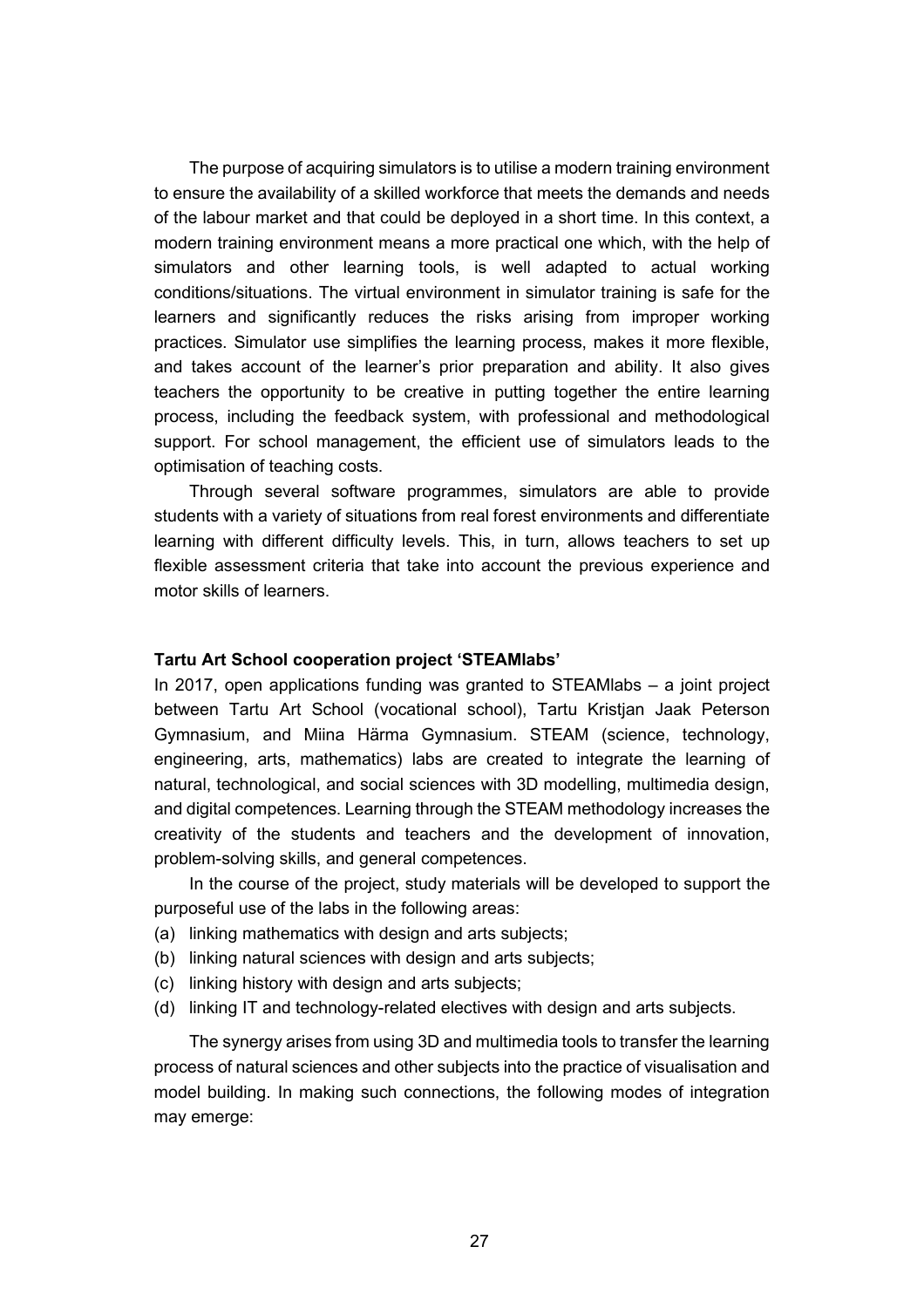- (a) 3D modelling and animation of physics models;
- (b) using mathematics and figurative geometry for creating design graphics;
- (c) programming and design;
- (d) expressions of chemistry, physics, and colour theory in photo processing and multimedia;
- (e) applying knowledge of history, art history, and technology in 3D modelling and game development.

The purpose of the project is to modernise and update the teaching modes of general subjects in school curricula in a way that would support the individual and social development of each student and develop the creativity, entrepreneurship, and digital competence of both students and teachers. The project involves:

- (a) establishing STEAMlabs (a 3D modelling and animation lab and a multimedia and design graphics lab) that are equipped with modern and innovative learning resources and which are intended for common use between students of different institutions;
- (b) developing learning resources where the fields of mathematics, science, technology, and history are integrated with the disciplines of design, design thinking, and team learning;
- (c) providing further training for teachers to facilitate the purposeful use of the STEAMlabs and learning resources and to support collaborative lab-based learning.

Creating STEAMlabs and using them for teaching creates synergy between different subjects, fields, teachers, student groups, and levels of education. The project provides an opportunity to contribute to substantive cooperation in developing STEAM subjects, which has so far been hampered by the lack of technological resources available to all parties. The project will create an opportunity for collaboration between vocational schools and upper secondary schools, which will provide a development impetus for both levels of education and ideas for educational innovation.

The labs have been set up and the teacher training courses implemented and learning resources developed to make full use of the labs.

#### **Samsung DigiPass**

The Samsung DigiPass  $(21)$  $(21)$  $(21)$  programme is designed to provide a solution to the problem of youth unemployment in Estonia. Graduates have not been meeting the expectations of the employers and the skills and knowledge provided by the

<span id="page-28-0"></span><sup>(21)</sup> <http://www.samsungdigipass.ee/ee>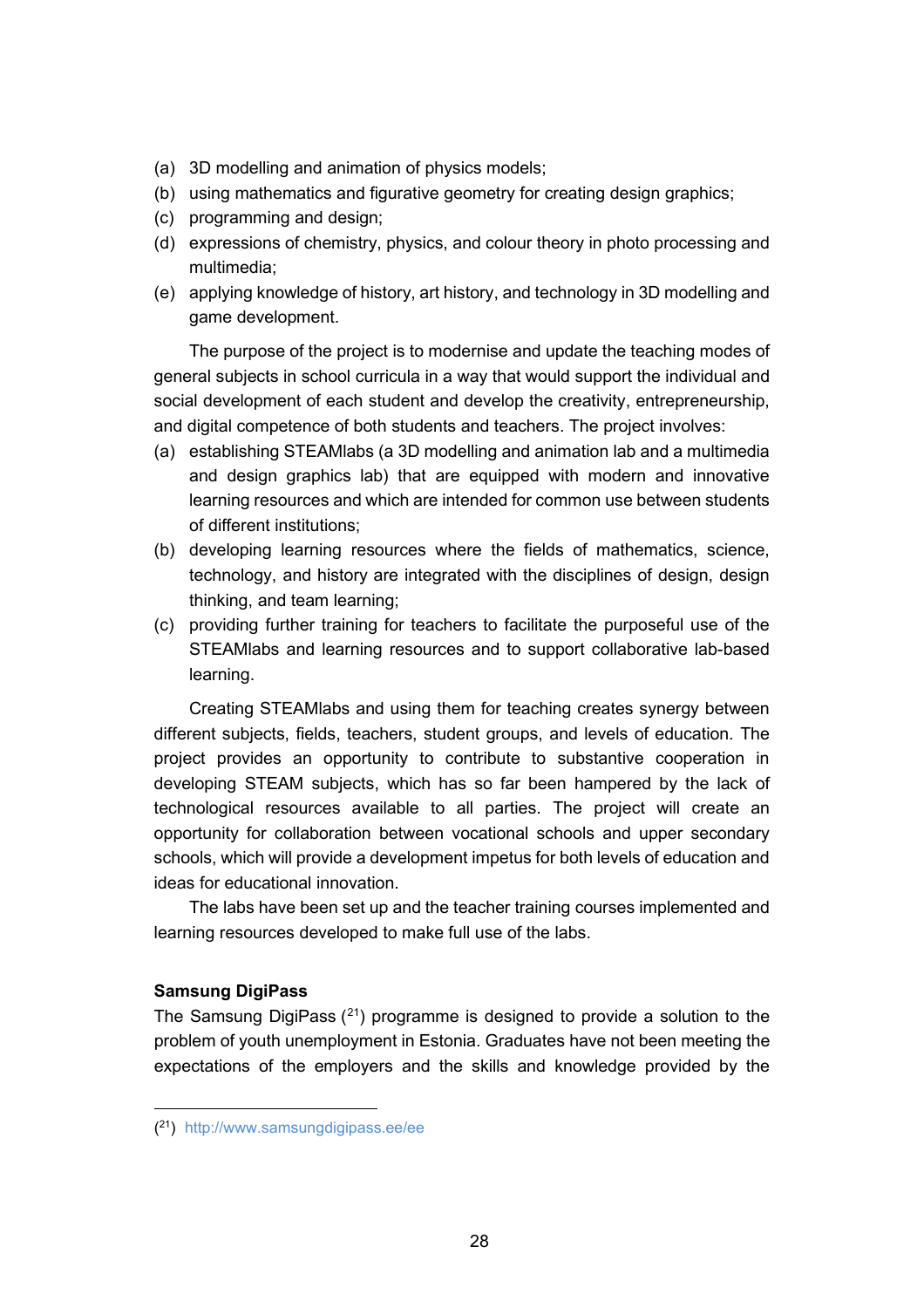schools and education system differ significantly from those in demand in the labour market. Therefore, it is difficult for young people to escape the vicious circle: no work experience – no job, no job – no work experience. The programme supports the objective of 'Incorporating a digital culture into the learning process', a measure of the digital focus programme.

A study conducted under the programme found that nearly 65% of students in vocational schools have been subject to smart device addiction. Over 90% of respondents to the online survey consider smart device addiction to be a significant problem in society. In addition, 66% of all participants thought that smart device addiction is a serious issue in Estonia. According to Mart Laanpere, training manager of the programme, the promoters of the programme are fighting the problem with a positive approach. Instead of spending time on games and social networks, the addiction can also be put to constructive use. Most young people are well versed in using personal digital devices, especially in the context of communication on social media and entertainment. At the same time, the opportunities that modern digital technology offers to them in terms of employment remain undetected for many. The conscious curation of digital identities is not normally taught in schools and the consequences can be severe upon entering the labour market.

In the Samsung DigiPass programme, an innovative and opportunity-rich fourmonth training programme is offered to 30 vocational school students every year.

The programme is intended for 14-20-year-old students in vocational training and every year 30 students are invited to participate. Three-member teams are eligible to apply and an application must describe the digital competences of each participant and propose an initial problem that will be addressed in the course of the training programme. Ten teams of vocational students are picked out by the programme's panel.

The training programme has been developed by Samsung Electronics Baltics in cooperation with Tallinn University and the Estonian National Youth Council. The training provides the participant with the necessary skills for taking the first steps on their career path – be it a dream job in an IT company, beauty salon, forestry, business, or entertainment. In the course of the programme, each team of participants, along with a mentor, work on a project (prototype) proposed by the team members themselves with the purpose of helping young people in Estonia better prepare for their future job. The programme team has selected nine digital competencies that will be evaluated during the programme with silver or gold badges:

(a) digital collector – collects and organises materials, applications, memories, and contacts;